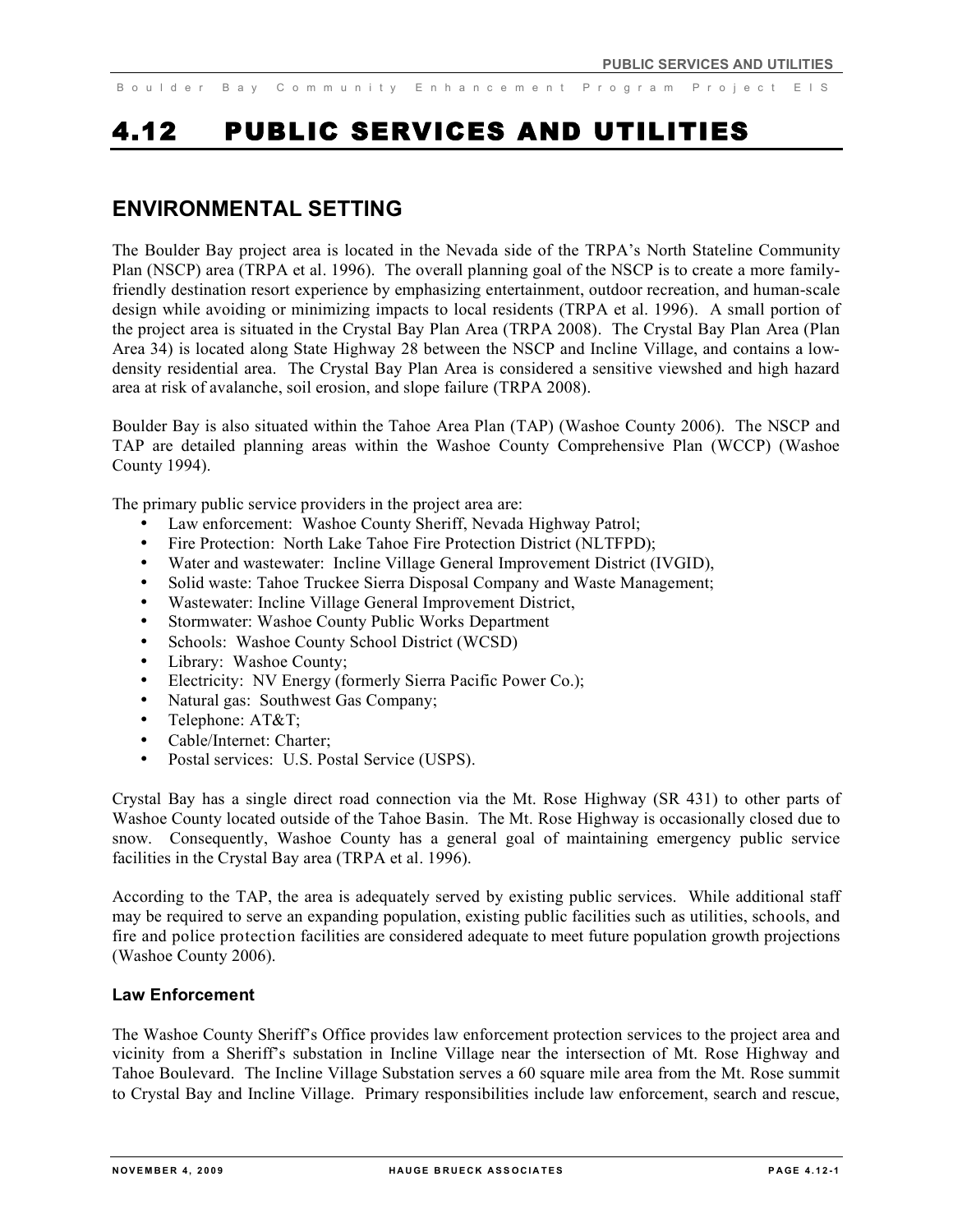dispatch, civil process services, and medical response. As of January 1, 2009, the Department has been divided into the North District and South District to improve management and staff efficiency. The Project lies within the South District, which stretches from Reno to Crystal Bay. Staffing includes one captain, two lieutenants, seven sergeants, and 39 deputies (personal communication, Washoe County Sheriff's Department, 2009). Although there is no established response threshold, response times average approximately between five to ten minutes (personal communication, Washoe County Sheriff's Department, 2009). The Incline Village substation also operates the Marine Enforcement program, which patrols portions of Lake Tahoe for law enforcement and rescue services utilizing their boat (Marine-9). In addition, the substation maintains and operates a Snow Kat for back country winter emergencies.

The Nevada Highway Patrol dispatches from Carson City and patrols roadways in the area. Current staff levels and response times are considered adequate (Washoe County 2006).

# **Fire Protection**

The NLTFPD, has an Insurance Services Office, Inc. (ISO) rating, which identifies a department's ability to protect the public on a scale of one (highest) to ten (lowest), of three and provides fire protection services to a 17 square mile area, including the project area. Formed in 1959, the first fire station was located on Reservoir Road on the project area. In addition to structural and wildland fire protection, the NLTFPD provides emergency medical service, rescue services (water rescue, over the side (cliff) rescue, back country snow rescue and heavy rope rescue), public education programs, and fire prevention services (plan reviews, inspections and adoption of construction code regulations).

The fire district headquarters are located in Station 11, at 875 Tanager Street in Incline Village. This station houses one engine  $(E-11)$ , one 100' ladder truck  $(T-11)$ , one heavy rescue squad  $(S-11)$ , two paramedic ambulances (R-11 and R-14), and one shift supervisor (Battalion Chief). Station 11 has a minimum of seven crew staffed at all times. Reserve apparatus and reserve equipment are housed at this location. Median response time from this station is 6.18 minutes and the average response time is 8.43 minutes (Citygate Associates, 2005).

Station 12 is located at 14 Cal Neva Drive, behind the post office in Crystal Bay and is the closest station to the project area. This station houses up to four crew members at all times, one paramedic structure engine (ME-12), one structure engine (B-12), and a reserve ambulance (R-12). The median response time from Station 12 is 5.17 minutes, with an average response time on 6.15 minutes (Citygate Associates, 2005).

Station 13 is located at 965 Mt. Rose Highway and serves the upper subdivisions and the Mt. Rose Highway. This station is staffed with three personnel at all times and one paramedic engine (ME-13). Both median and average response times were approximately eight minuets (Citygate Associates, 2005). Other equipment operated by the NLTFPD includes one hazmat trailer, one mobile air trailer, and Marine 16 for water rescue.

In addition to fire protection, the NLTFPD provides emergency medical service. Engines 12 and 13 are staffed with firefighters/paramedics. All firefighters are state of Nevada Emergency Medical Technicians and there are 21 paramedics on staff. The NLTFPD works with Nevada State Parks, Washoe County Search and Rescue, REMSA care flight, USFS, and the Sierra Fire Protection District to provide medical response.

If needed, the NLTFPD has mutual aid agreements with the U.S. Forest Service, the Nevada Division of Forestry, the Tahoe Douglas Fire Department, the Kings Beach Fire Department, and the Truckee Meadows Fire Protection District (Washoe County 2006). The NLTFPD also has an automatic aid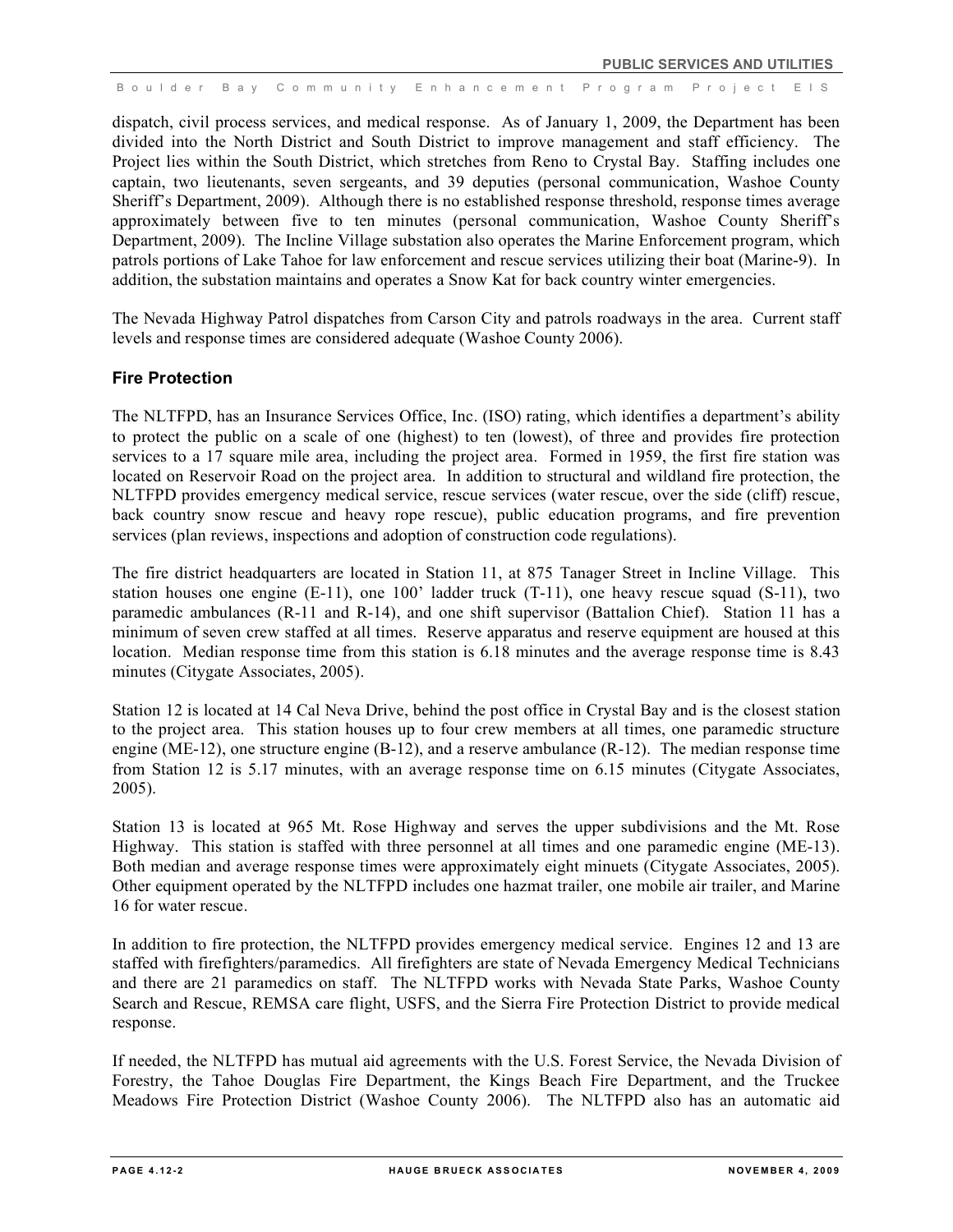agreement with the adjacent North Lake Fire Protection District, west of the project area (personal communication NLTFPD, 2009). In 1999 the NLTFPD signed an agreement with the Washoe County Sheriff to provide rescue services in Lake Tahoe and Mt. Rose. This agreement is referred to as the Incline Village Community Emergency Response Team (CERT). A 2004 MOU with TRPA enables the NLTFPD to begin a defensible space evaluation program. They also team with Placer County to provide hazmat services (www.nltfpd.net. 2009).

# **Water Supply**

The Incline Village General Improvement District (IVGID) provides water services for the communities of Crystal Bay and Incline Village. The source of the District's drinking water is Lake Tahoe and is treated to State and Federal drinking water standards at the Burnt Cedar Water Disinfection Plant. The District's water infrastructure in Crystal Bay includes two pressure zones, two water storage reservoirs, piping, pumping stations and other appurtenances to meet the capacity demands for all customers including the required fire flows. The availability of a reliable municipal water supply has the potential for limiting development in the project area and vicinity. IVGID currently has water rights for 3,914 acre-feet per year (AF/Y), and is using about 3,660 AF/Y. Beginning in 1997, IVGID established the requirement that all new commercial developments must obtain water rights for their project, which are to be dedicated to IVGID for distribution to the project (personal communication, IVGID, April 1, 2009). Crystal Bay Water Company has water rights for 112 AF/Y, and currently uses their total allotment; therefore, they are unable to provide water rights to this project.

According to IVGID, water right allotments (all owned by IVGID) are provided to five of the project area parcels as shown below in Table 4.12-1.

# **Table 4.12-1**

| <b>Parcel</b> | <b>Water Right Allotment</b><br>(acre-feet/year) |  |  |
|---------------|--------------------------------------------------|--|--|
| 123-052-04    | 40.2                                             |  |  |
| 123-053-04    | 0.19                                             |  |  |
| 123-042-01    | 0.35                                             |  |  |
| 123-042-01    | 1.03                                             |  |  |
|               | Source: IVGID, July 2007                         |  |  |

# Existing Water Rights Allotments

Existing water rights must be used on their associated parcel and may not be transferred to other parcels (IVGID, 2007).

# **Wastewater**

IVGID provides primary and secondary treatment of wastewater for the project area at the Incline Village Waste Water Reclamation Facility (treatment plant), which includes 18 pump stations, a 0.5 milliongallon storage tank, and a 20-mile export pipeline. On average, the facility receives 1.4 million gallons of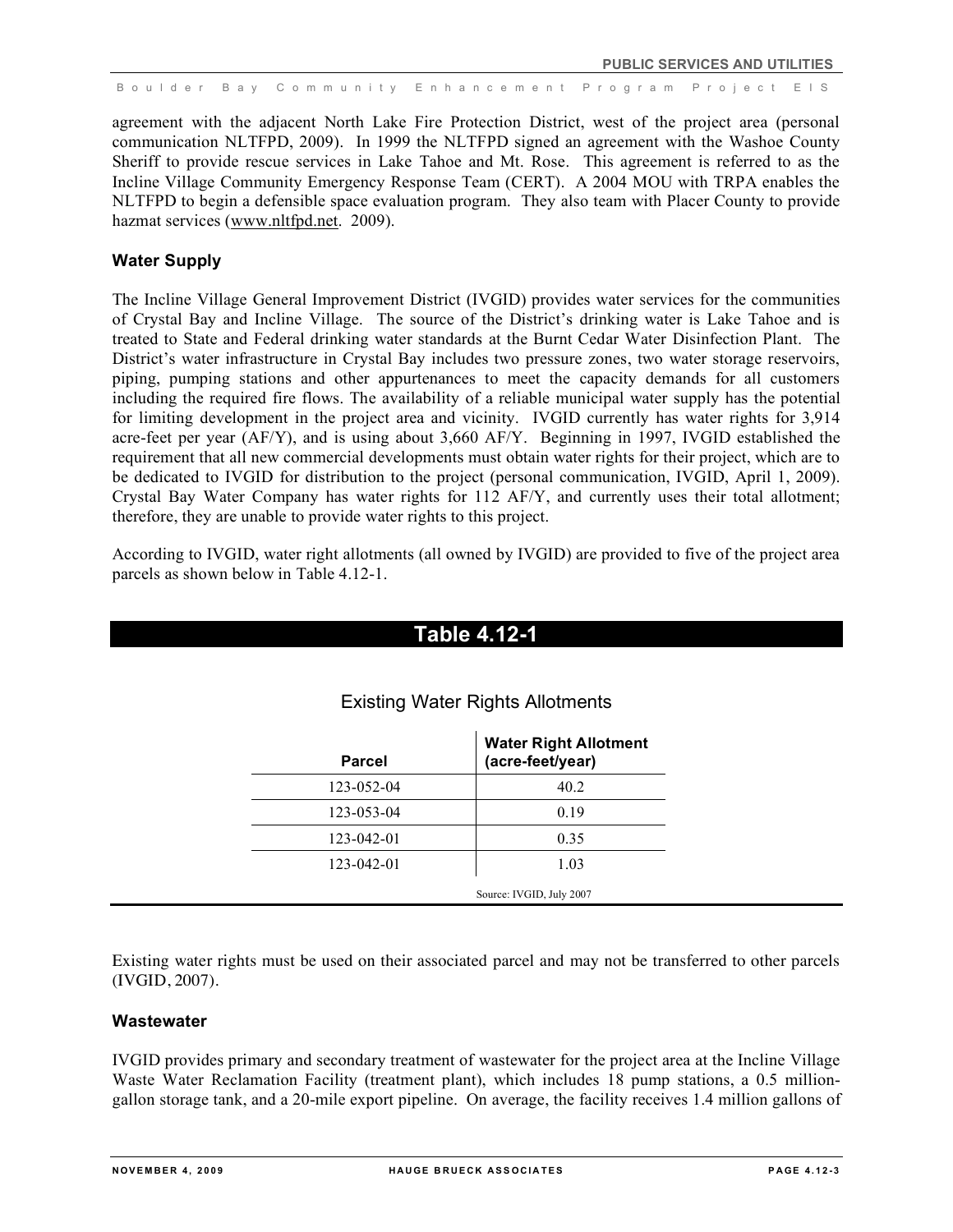wastewater each day. The treated effluent is transported by pipeline out of the Basin to a 900-acre wetlands enhancement project in the Carson Valley. The community sewer system was designed and built to be expandable to the extent of servicing the TAP area at total build-out. One built, isolated residential area, and several planned residential and commercial land uses in the TAP area are currently not served by wastewater services (Washoe County 2006).

### **Stormwater**

Washoe County Department of Public Works maintains the stormwater system in the area. Stormwater facilities are located along the roadways in the form of curb and gutter, drop inlets with some pipes and culverts and roadside ditches. The capacity of these facilities is generally designed to meet the five-year storm event and all facilities currently operate at that level of service (personal communication, Washoe County Department of Public Works, March 18, 2009).

### **Solid Waste**

Solid waste services are provided by the Tahoe Truckee Sierra Disposal Company under subcontract to Waste Management. Solid waste is collected by the Tahoe Truckee Sierra Disposal Company and taken to Waste Management's transfer station in Incline Village before it is hauled to the Lockwood Regional Landfill near Sparks, Nevada (personal communication, Tahoe Truckee Sierra Disposal, April 3, 2009). Recyclable materials are also collected and sent either to the material recovery facility in Incline Village or TTSD recycling in Truckee. The two material recovery facilities in this area operate at 40 to 45 percent of capacity (personal communication, Waste Management, March 18, 2009). Inspection of solid waste for contaminants occurs at the transfer station. Waste Management and Tahoe Truckee Sierra Disposal also conduct recycling and/or removal of materials from demolition and construction activities. Both solid waste firms serve both commercial and residential customers.

The IVGID currently handles household hazardous waste for residences and Tahoe Truckee Sierra Disposal also has this capability.

# **Schools & Library**

The Washoe County School District (WCSD) operates three schools in the project vicinity: Incline Elementary School  $(K-2<sup>nd</sup>$  grades and  $3<sup>rd</sup> -5<sup>th</sup>$  grades, which are in the process of being consolidated into one school), Incline Middle School ( $6<sup>th</sup>-8<sup>th</sup>$  grade), and Incline High School ( $9<sup>th</sup> - 12<sup>th</sup>$  grades). Incline Elementary, located at 915 Northwood Blvd. in Incline Village is approximately four miles from the Project site. This school currently serves grades 3-5, but is in the process of expansion to accommodate K-2 students formerly located at the 771 Southwood Boulevard school as it is closing due to declining enrollments. Incline Middle School is located at 931 Southwood Boulevard in Incline Village and is approximately 4.5 miles from the Project site. Incline High School is located at 499 Village Blvd. and is also approximately 4.5 miles from the Project site (personal communication, Washoe County School District, 2009).

The WCSD is meeting the service standard for travel time to public schools. The standard is to provide an elementary school within a 15-minute one-way travel time period for elementary schools, 25 minutes for middle schools, and 35 minutes one-way for high schools (Washoe County 2006). Capacity and 2008-2009 school year enrollment at the Incline schools is shown in Table 4.12-2 below. All of the schools are operating below capacity. According to the Incline Schools Reflective Task Force Committee, enrollment has been declining (February 12, 2009) which is reflected in the declining numbers from the 2006-07 school year when enrollment was 426 students at the elementary school, 245 students at the middle school, and 407 students at the high school. In addition, this area of the school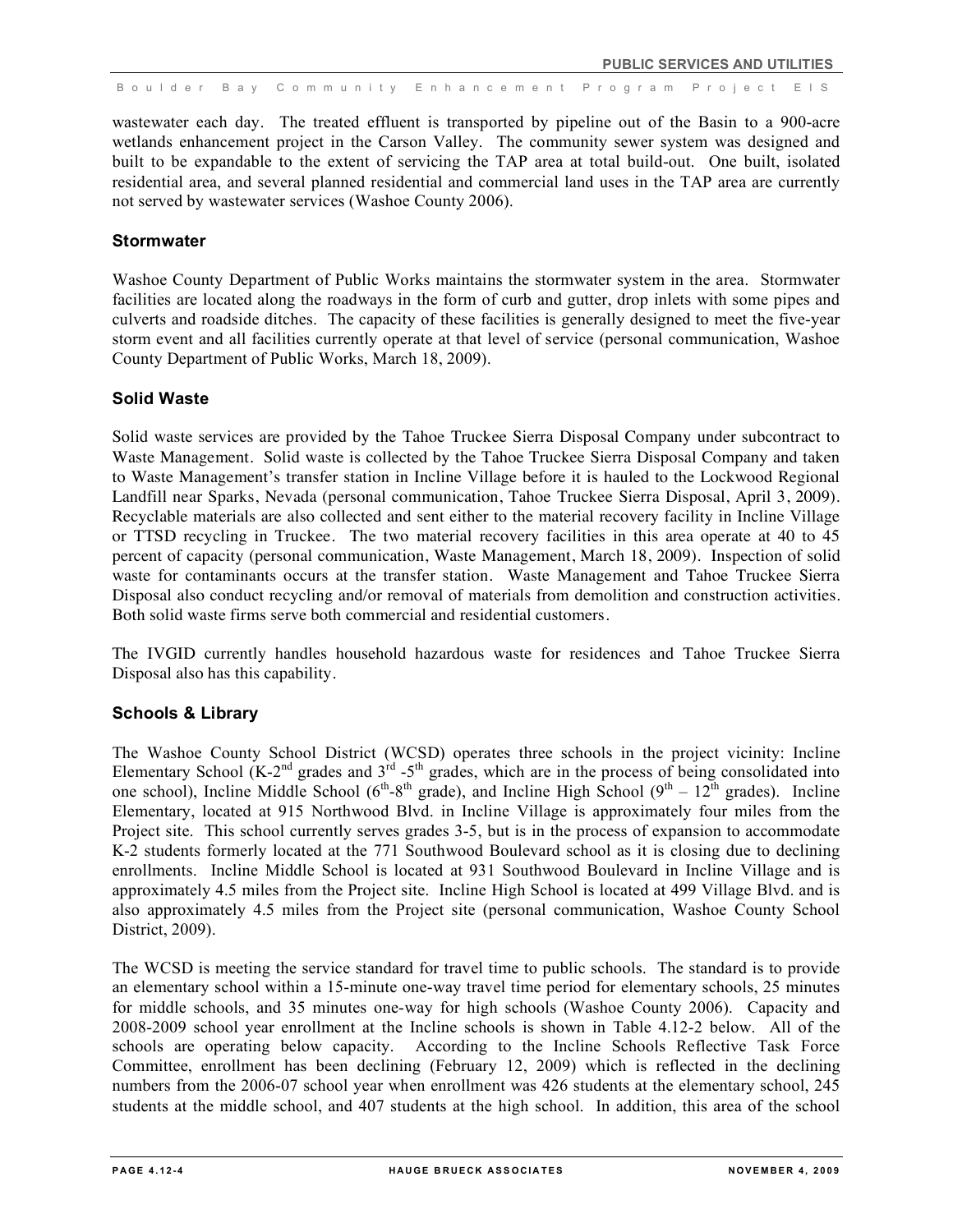district faces difficulty in determining enrollment trends due to high variability in the housing market, with many units (currently 58%) used solely as second homes (Incline Schools Reflective Task Force, March 12, 2009).

The Incline Branch Library of the Washoe County Library System is located in Incline Village and serves the TAP area. The library has computers, internet, a collection of more than 47,000 items, and residents can access materials at the Washoe County Main Library in Reno through an interlibrary loan service. The Incline Branch opened a new 10,600 square foot facility in June 2005 (Washoe County 2006). The Incline Branch also provides public events, such as an after school story time, classes and lectures, and summer reading and learning programs.

# **Table 4.12-2**

| <b>School</b>                         | Capacity                               | <b>Enrollment</b><br>$(2008 - 2009)$                                                | <b>Residual Capacity</b><br>$(2008 - 2009)$ |
|---------------------------------------|----------------------------------------|-------------------------------------------------------------------------------------|---------------------------------------------|
| Incline Elementary School $(K-2nd)$   | 540                                    | $423*$                                                                              | $463*$                                      |
| Incline Elementary School $(3rd-5th)$ | 346                                    | $423*$                                                                              | $463*$                                      |
| Incline Middle School                 | 393                                    | 225                                                                                 | 168                                         |
| Incline High School                   | 533                                    | 383                                                                                 | 150                                         |
|                                       | Source: Washoe County School District: | [http://www.washoe.k12.nv.us/directory/search/schools/I] accessed February 2, 2009. |                                             |

# Incline Village Public School Enrollment and Capacity

Notes:

\* An enrollment breakdown for K-2 and 3-5 is not available.

# **Electricity**

NV Energy, formerly Sierra Pacific Power Company, provides electrical service to the project area. Within the project area, there are distribution facilities on Reservoir Road and on Stateline Road; the latter provides service to the existing Tahoe Biltmore. The current service load averages approximately 8405 KWH (Kilowatts per Hour) per day. Potential capacity of the facility is 2500 Kilovolt Amperes (kVA) at 480 volts, with an upgrade of the transformers. NV Energy has no current plans for expanding facilities in Crystal Bay beyond undergrounding power lines and other improvements proposed for the Boulder Bay Project (personal communication, Tim Hutton, NV Energy, March 5, 2009).

A key design goal for the NSCP is to place electrical service lines underground (TRPA et al. 1996). A local assessment district was created to fund the undergrounding of utility lines. Utility lines in the project area are currently above ground.

# **Natural Gas**

Southwest Gas provides natural gas service to the project area, and currently has three meters serving the Project area on the Tahoe Biltmore property, as follows: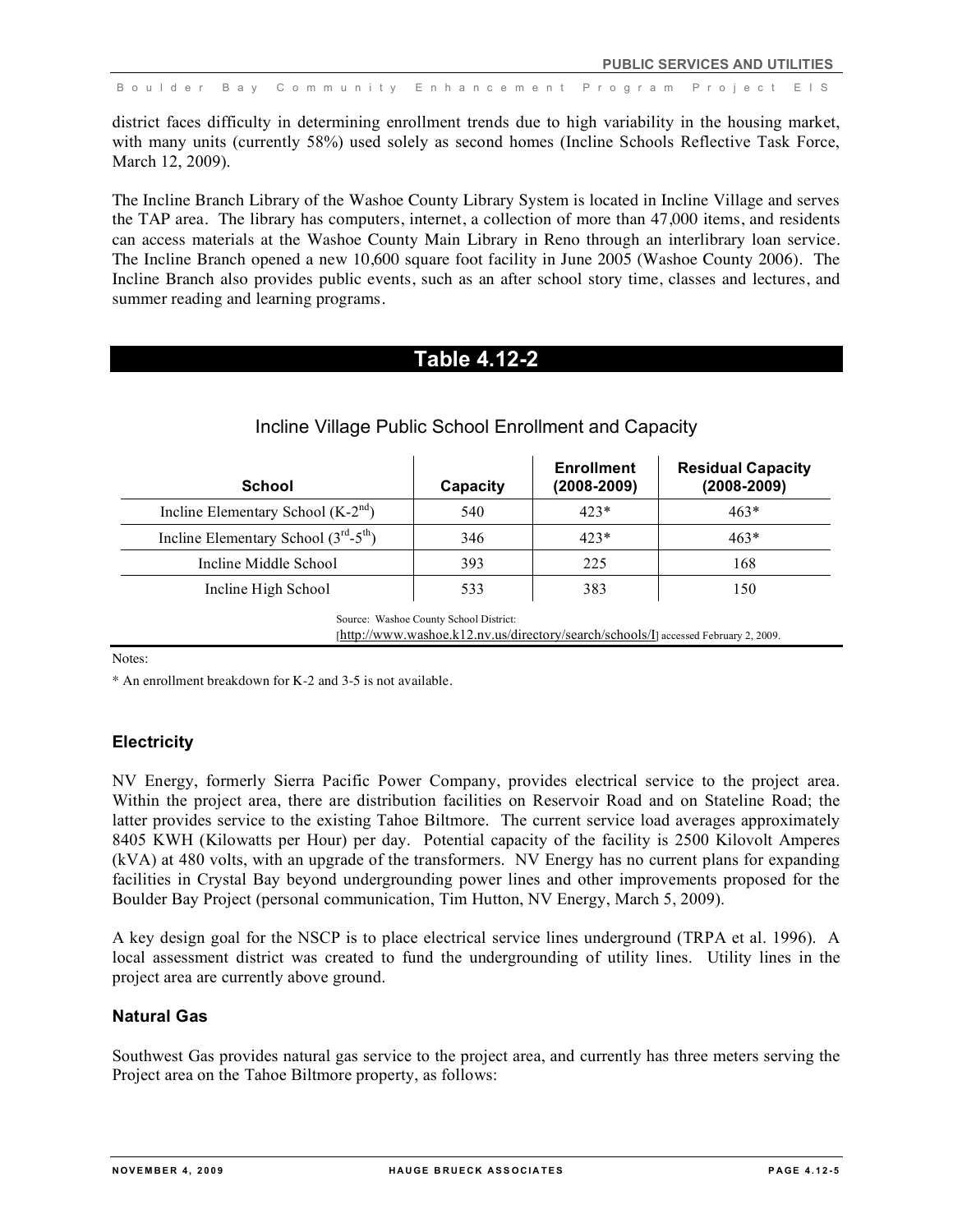- Meter 1 #9130236: 7M rotary meter  $\omega$  7" water column delivery capacity is 7,000 CFH (Cubic Feet per Hour).
- Meter  $2 \neq 1192555$ : 16M rotary meter  $\omega$  5 PSI delivery capacity is 21,100 CFH.
- Meter 3 #1377794: AL425  $@ 7"$  water column delivery capacity is 425 CFH.

Currently there are no Southwest Gas facilities on the former Tahoe Mariner property. Southwest Gas has indicated that there are no existing capacity constraints or issues and there are no plans for expanding or upgrading their facilities (personal communication, Jimmy Smith, SW Gas, March 4, 2009).

### **Telephone, Cable, and Internet**

AT&T provides telephone, cable, and internet service to the site. An existing aerial line is located along Stateline Road and across the project area to Wassou Road where it meets with the cable serving the Tahoe Biltmore. Another aerial line crosses Wassou Road north of Reservoir Drive and serves area properties. Existing buried cable is located under Reservoir Drive and portions of Wassou Road. In addition, a conduit crosses SR 28 and runs under Reservoir Drive to Wassou Road. There is considerable customer owned structure and cable facilities on the project area beyond AT&T's point of feed (AT&T, March 19, 2009).

A key design goal for the NSCP is to place telephone, cable, and internet service lines underground (TRPA et al. 1996). A local assessment district was created to fund the undergrounding of utility lines.

# **REGULATORY SETTING**

TRPA Code of Ordinances Chapter 27, the NSCP, and the Washoe County TAP and Comprehensive Plan provide regulations for utilities and services. In addition, the Nevada Public Service Commission and Nevada Gas Tariff provide regulations specifically for the design and installation of gas utility services. Following project approval and prior to project construction, Southwest Gas Company would design plans for upgrades or additions and meter locations, in accordance with Rules 9 and 10 and the Nevada Gas Tariff.

# **TRPA Code of Ordinances**

Chapter 27 of the TRPA Code of Ordinances includes regulations for water, wastewater, and electrical services.

### *Water*

Chapter 27.3 requires basic water services (adequate water rights and supply systems) for projects designed or intended for human occupancy, including reconstruction or expansion projects. Specifically, Section 27.3.A Water Rights, states that additional development requiring water shall not be approved unless:

(1) There is an adequate water supply within an existing water right recognized under the laws of the state in which the use is to occur; or

(2) Adequate water rights recognized under the laws of the state in which the use is to occur are furnished with the development.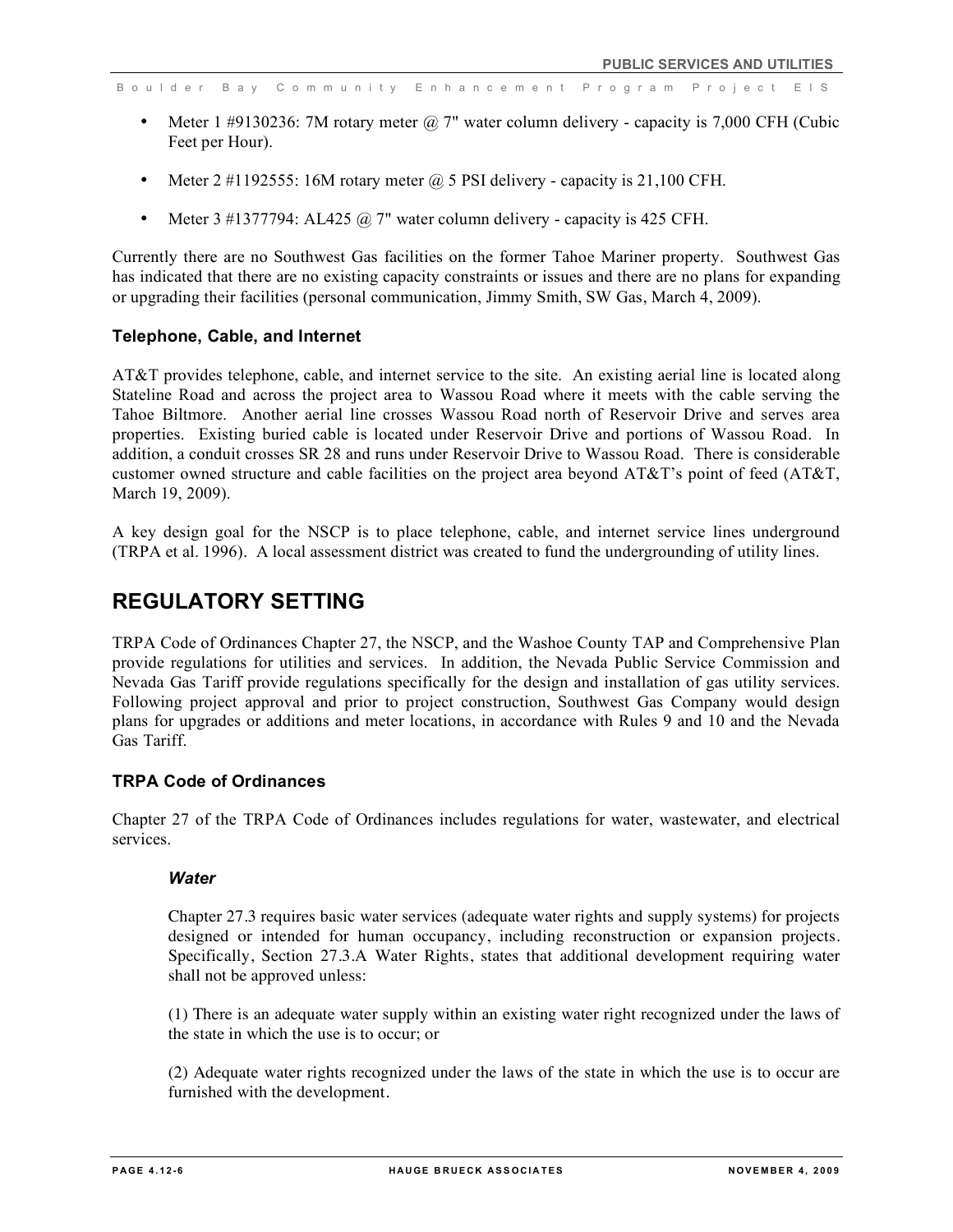Section 27.3.B requires adequate fire flow, specifically 3500 to 6000 gallons per minute (gpm) over a three to six hour period at 20 pounds per square inch (psi) residual pressure for this project.

### *Wastewater*

Chapter 27.4 of TRPA's Code of Ordinances requires all new, reconstruction, or expansion projects designed for human occupancy and that generate wastewater, to be served by treatment and export facilities where wastewater is transported directly from the parcel to a treatment plant.

### *Electrical*

Chapter 27.5 requires new, reconstruction, and expansion projects to be served by adequate electrical supply facilities.

### **NSCP Goals, Policies, and Action Programs**

The public services and facilities goal for the NSCP is to assure the level of community services and standards meet the environmental, social, and aesthetic needs of the residents. The following Policies and Action Programs in the NSCP are applicable to the Project (TRPA et al. 1996):

### *Public Services Element:*

**NSCP 12.1. Ensure the continued provision of reliable water, sewer, fire protection and postal services.**

NSCP 12.1.1. Relocation of the fire station, in order that NLTFPD can more readily provide emergency response to the casinos, is supported.

NSCP 12.1.2. Public service projects shall be designed consistent with the North Stateline Design Plan and Design Review Guidelines.

NSCP 12.1.3. The U.S. Postal Service shall implement home mail delivery to all uses in the plan area and to residents in the surrounding residential areas

### *Community Design Element:*

**NSCP 2.1. All projects are encouraged to use architectural designs and materials which are unique to North Stateline and which strengthen North Stateline's resort image. These are defined in the Design Standards and Guidelines, Appendix B.** 

NSCP 2.1.3. All overhead utility lines and poles along State Route 28 and all new connections and lines shall be placed underground. On the Nevada side of the plan area, a special assessment district or other means shall be established to implement the undergrounding within the public right-of-way. On-site utilities shall be placed underground as part of project approval.

### *Proposed Improvements:*

All utility lines along State Road 28 placed underground.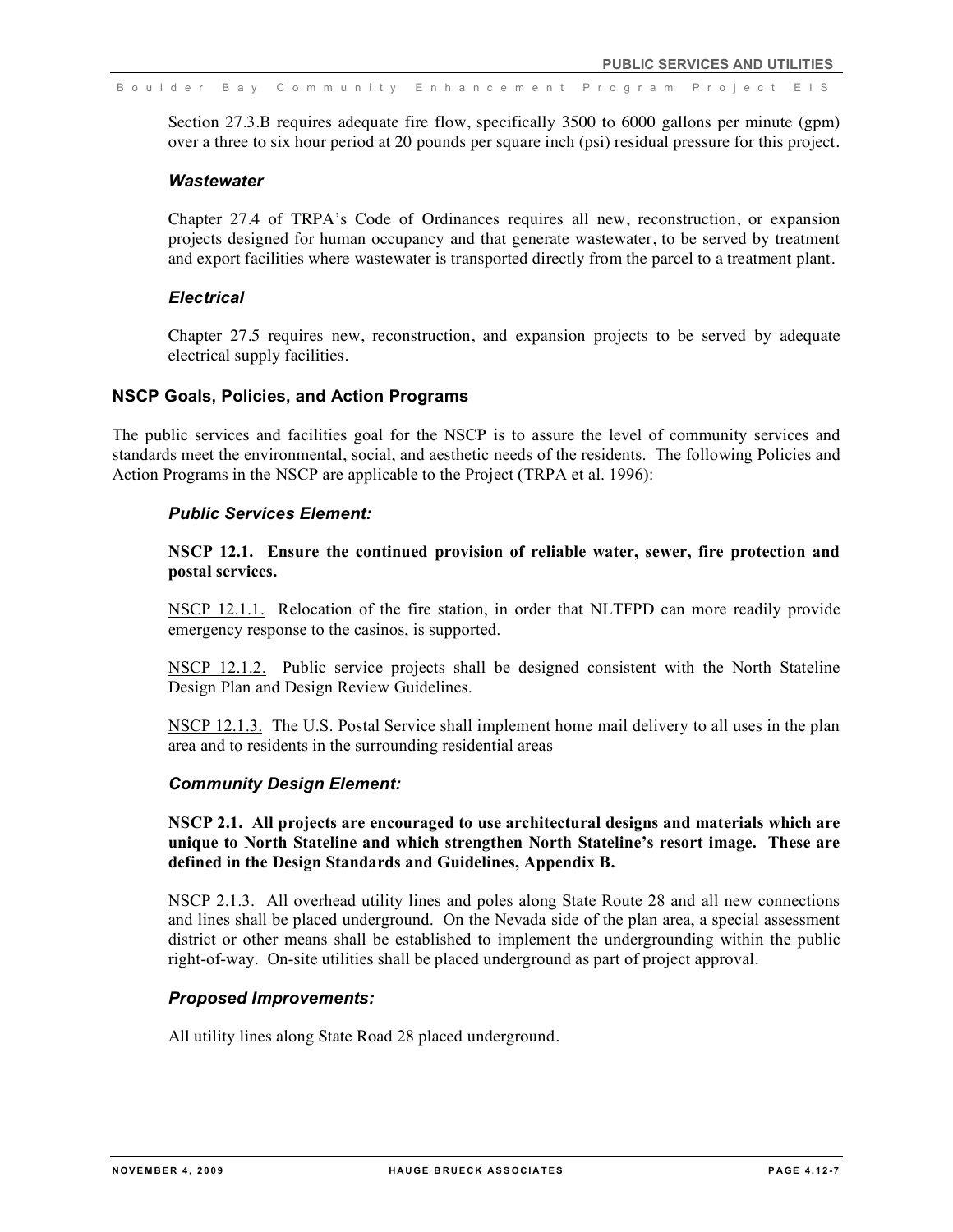### **TAP Policies, and Action Programs**

The following public service policies and action programs in the TAP are applicable to the Project (Washoe County 2006).

# **T 7.1. Encourage Washoe County to provide a full range of library services and facilities comparable to those provided in Reno and Sparks, and consistent with local demographics and geography.**

T 7.1.1. Washoe County will fund and promptly proceed with detailed design and construction of the Incline Branch Library expansion.

T.7.1.2 Washoe County will provide telecommunications and regular, frequent courier service to provide better utilization of shared resources.

### **T 7.3. Maintain current disaster preparedness information and plans for the Tahoe planning area.**

T 7.3.1. Washoe County will examine and update the existing "Incline Village Disaster reparation Plan" (1983).

# **T 7.4. Periodically evaluate the type and levels of service, as well as revenue sources, for local, county and state services in the Tahoe planning area.**

T 7.4.1. A public services evaluation that includes an analysis of existing services, possible additional services, and revenues will be prepared by Washoe County. The consolidation and/or privatization of services should also be considered.

# **Washoe County Comprehensive Plan Public Services and Facilities Element**

The following public service policies and action programs in the Comprehensive Plan are applicable to the Project (Washoe County 1992).

### **PSF.1.23 Encourage new public and private development to use water conservation landscaping and fixtures.**

**PSF.1.24 Reduce water demand through xeriscape landscaping, reclamation, and reuse of wastewater for parks, medians, golf courses, and other appropriate application uses.**

PSF.1.24.1 The Washoe County Department of Community Development will include provisions for reclamation of water resources and appropriate uses for wastewater County Development Code.

# **PSF.2.2 Construct sewage treatment facilities concurrent with development of land uses generating demand for those facilities.**

PSF.2.2.6 The Washoe County Department of Community Development, in conjunction with the Washoe County Utility Services Division, will review all projects to ensure that sewer costs directly attributable to new development are paid for by the new development. Costs of service shall include the cost of extending service lines or facilities to the site.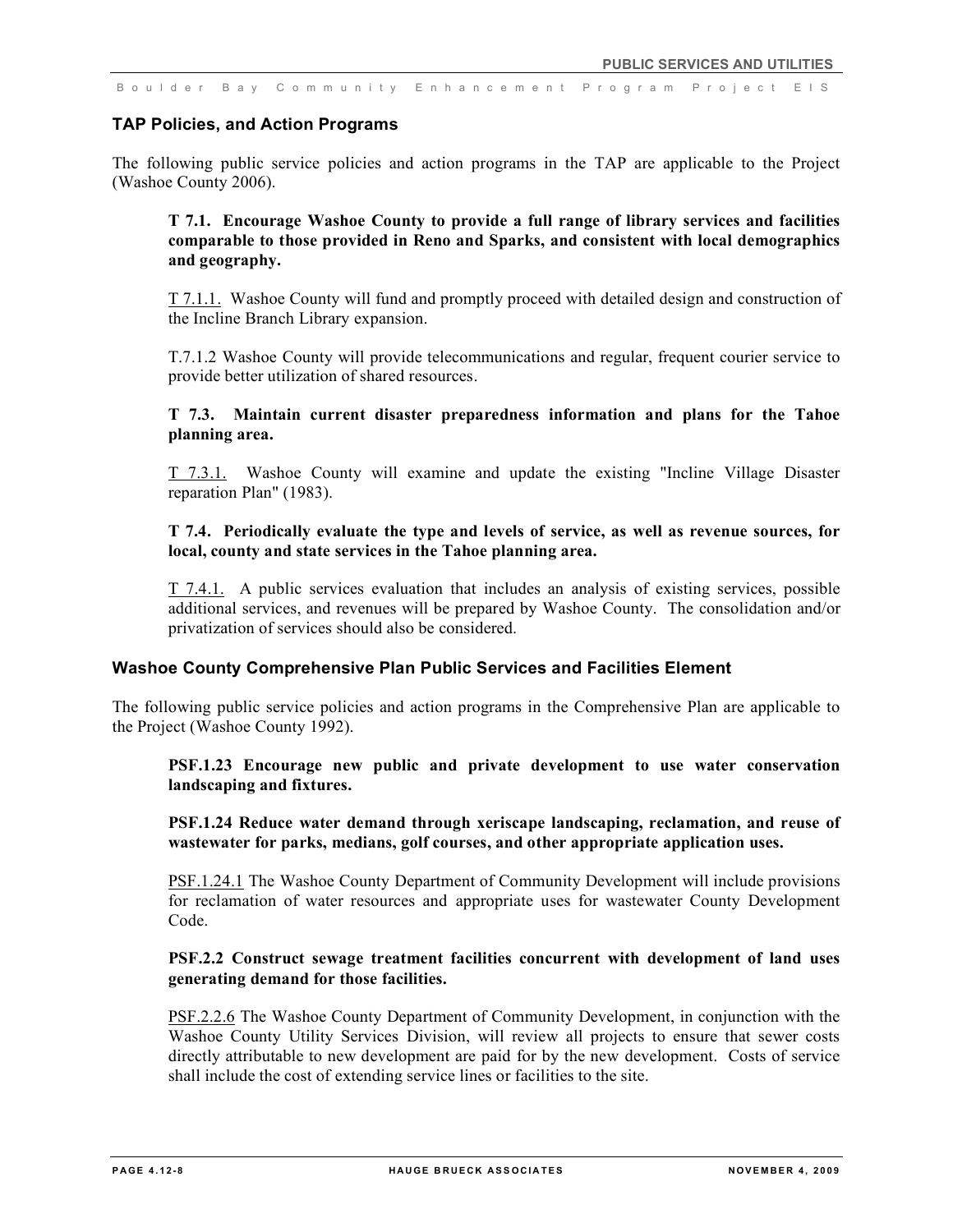**PSF.2.5 Ensure future and proposed development is consistent with wastewater disposal facilities and the ability of the environment to assimilate effluent without violating applicable water quality standards.**

### **PSF.3.6 Encourage both the recharge and water quality benefits from the detention and infiltration of urban runoff.**

PSF.3.6.1 Washoe County will coordinate with other appropriate jurisdictions to require the detention and infiltration of the additional runoff generated by urbanization.

### **PSF.4.5 Ensure that future development uses fire resistant building materials.**

PSF.4.5.1 During development review, the Department of Community Development shall coordinate with the appropriate fire protection agencies to ensure projects include fire resistant materials in buildings and structures to reduce their susceptibility to destructive fires.

### **PSF.4.6 Promote the installation of necessary water systems and pre-suppression fire (automatic detection and suppression) equipment.**

PSF.4.6.1 Washoe County will encourage the use of smoke detectors and automatic sprinklers in existing and future developments, both residential and commercial.

PSF.4.6.2 Future development will require water distribution systems to meet fire department standards.

### **PSF.4.8 Provide adequate levels of police protection throughout Washoe County through a combination of crime prevention and law enforcement activities.**

**PSF.4.9 Encourage the development of police protection facilities in relationship to planned use.**

PSF.4.9.1 The adopted Land Use Plan map for each planning area shall be used as a guide in determining where additional police protection facilities are to be located.

### **PSF.4.10 Encourage and promote interdepartmental and interagency cooperation in the provision of police protection services.**

PSF.4.10.1 Washoe County will cooperate in police protection facility planning efforts.

PSF.4.10.2 Washoe County shall be encouraged to consolidate the provision of police protection services where feasible in order to minimize duplication of services and facilities and to provide the most efficient use of tax dollars.

PSF.4.10.3 Washoe County should continue its close cooperation with other police protection agencies in police protection dispatch and communications.

### **Truckee River Operating Agreement**

In September 2008, the Truckee River Operating Agreement (TROA) was signed, developing a set of rules to comply with the requirements of the Truckee-Carson-Pyramid Lake Water Rights Settlement Act (http://www.usbr.gov/mp/troa/final/troa\_final\_09-08\_full.pdf). The Act requires the development of an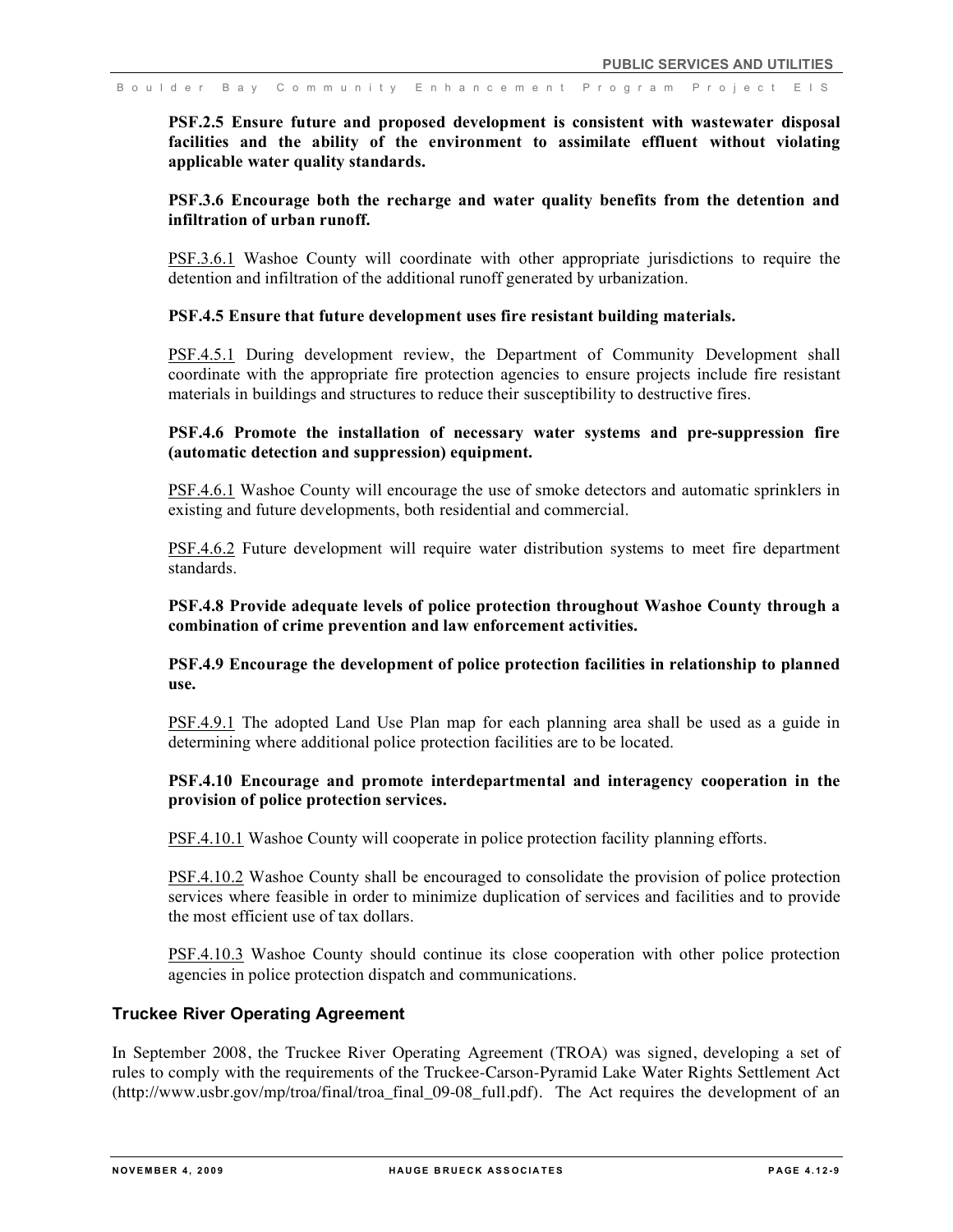operating agreement negotiated with the States of California and Nevada for the operation of Truckee River Reservoirs. The Agreement establishes flood control and dam safety requirements, spawning flows, flows in relation to the Preliminary Settlement Agreement between the Pyramid Lake Paiute Tribe and Sierra Pacific Power Company, water storage and release requirements in accordance with water rights, and operations of Stampede Reservoir. Article Six discusses Truckee River and Lake Tahoe Basin allocations (3,000 acre-feet/year for California and 11,000 acre-feet/year for Nevada) and accounting by providing procedures to implement these allocations in California relative to Nevada's allocation of the surface water from the Truckee River Basin in accordance with Section 204(c) of the Settlement Act.

# **EVALUATION CRITERIA WITH POINTS OF SIGNIFICANCE**

For the purposes of this document, an impact to public services and utilities is defined as a physical change to the existing conditions. An impact is determined to be significant if environmental constraints do not allow for the provision of adequate public services or utilities.

Based on the TRPA Guidelines, a project impact is considered to be significant if conditions presented in Table 4.12-3 are met or exceeded.

# **Table 4.12-3**

| <b>Evaluation Criteria</b>                                                                                                                                                                                                                                                                                                                      | As Measured by                                                                                                                                                                                                 | Point of<br><b>Significance</b>                                                                                                                                                                                                                | <b>Justification</b>                                                                          |
|-------------------------------------------------------------------------------------------------------------------------------------------------------------------------------------------------------------------------------------------------------------------------------------------------------------------------------------------------|----------------------------------------------------------------------------------------------------------------------------------------------------------------------------------------------------------------|------------------------------------------------------------------------------------------------------------------------------------------------------------------------------------------------------------------------------------------------|-----------------------------------------------------------------------------------------------|
| PSU-1. Will the Project<br>increase demand or<br>exacerbate peak period<br>service demand of fire,<br>police, schools, government<br>services, water, sewage<br>treatment and disposal,<br>phone, solid waste, gas, or<br>electric to such a degree that<br>accepted service standards<br>cannot be maintained or new<br>facilities are needed? | Decrease in service<br>level and need to<br>expand infrastructure<br>or personnel to<br>increase capacity<br>Increase in peak<br>period demand, rise in<br>costs, and construction<br>of additional facilities | Greater than 0<br>increase in demand<br>beyond capacity<br>levels<br>Greater than \$0<br>increase in cost,<br>greater than 0<br>increase in demand<br>level beyond capacity<br>levels, or need for<br>construction of<br>additional facilities | TRPA Code of Ordinances and<br>Regional Plan Goals and Policies<br>Washoe County General Plan |
| PSU-2. Does the Project<br>have the potential to damage<br>existing underground utility<br>lines?                                                                                                                                                                                                                                               | Number of utility lines<br>damaged during<br>construction                                                                                                                                                      | Greater than 0 lines<br>damaged                                                                                                                                                                                                                | <b>TRPA Checklist</b>                                                                         |
| PSU-3. Will Project<br>construction interfere with<br>law enforcement and fire<br>protection services?                                                                                                                                                                                                                                          | Access blockage<br>during construction                                                                                                                                                                         | Greater than 0 access<br>points blocked<br>without an approved<br>alternative<br>Source: Hauge Brueck Assoc. 2009                                                                                                                              | <b>TRPA Checklist</b>                                                                         |

# Evaluation Criteria with Point of Significance - Public Services & Utilities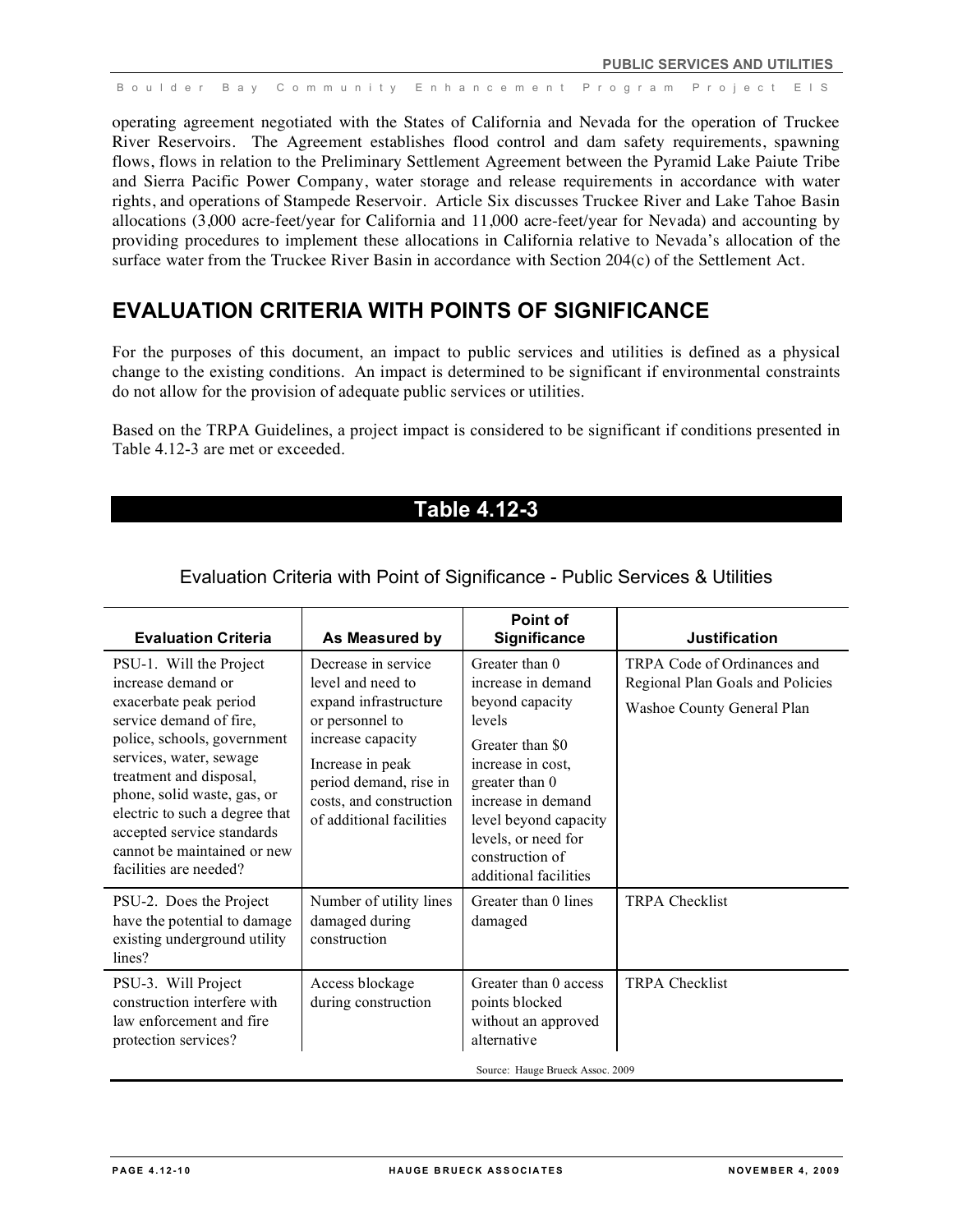# **ENVIRONMENTAL IMPACTS AND RECOMMENDED MITIGATION**

- **IMPACT: PSU-1: Will the Project increase demand or exacerbate peak period service demand of fire, police, schools, government services, water, sewage treatment and disposal, phone, solid waste, gas, or electric to such a degree that accepted service standards cannot be maintained or new facilities are needed?**
- Analysis: *Less than Significant Impact; Alternatives A and B*

Alternative A will not result in increased service demands or alter existing service demands. However, the NLTFPD has indicated some concern with Alternative A because the existing structures will not be replaced with new and more fire safe structures. Further, under Alternative A, growth necessary to maintain the existing fire station and address increased operating costs will not occur, forcing the NLTFPD to find alternative funding sources or to reduce their current levels of service (personal communication, NLTFPD, 2009).

Alternative B will result in a slight increase in demand for public services and utilities based on the renovation of the existing Tahoe Biltmore and the construction of the three single-family homes on the former Tahoe Mariner site. The renovation of the existing Tahoe Biltmore is not anticipated to increase the demand for public services or utilities because the structures will not be expanded. Although interior renovation of the existing structures provides opportunities to improve fire safety, some of the risks associated with the aging existing structures will remain. The three single-family homes under Alternative B will each require a two-inch duct from the main communications feed, as well as new connections to electrical and natural gas services. However, the demand for these services will not affect existing service levels as utility connections will be developed as part of the Project. New water and wastewater service will also be required for the single-family homes. Currently there are no water provisions for the former Tahoe Mariner site and water and wastewater service will need to be developed. However, since the three single-family homes are considered a residential connection, fees will be handled by the developer and IVGID will provide services through existing residential allocations.

- Mitigation: No mitigation is required.
- Analysis: *Potentially Significant Impact; Alternatives C, D, and E*

### **Law Enforcement**

The Washoe County Sheriff's Department does not foresee any impact to their services as a result of increased numbers of guests at the resort; however, they have several concerns regarding potential changes to local traffic patterns and existing traffic safety devices (e.g., the proposal for roundabouts on SR 28 that are proposed for another project). Changes to traffic patterns are addressed in Chapter 4.8, Transportation. The traffic analysis states that traffic patterns would not be substantially different under Alternatives C, D, and E compared to operation of the existing resort under current buildout levels (including the operation of the maximum amount of certified gaming area).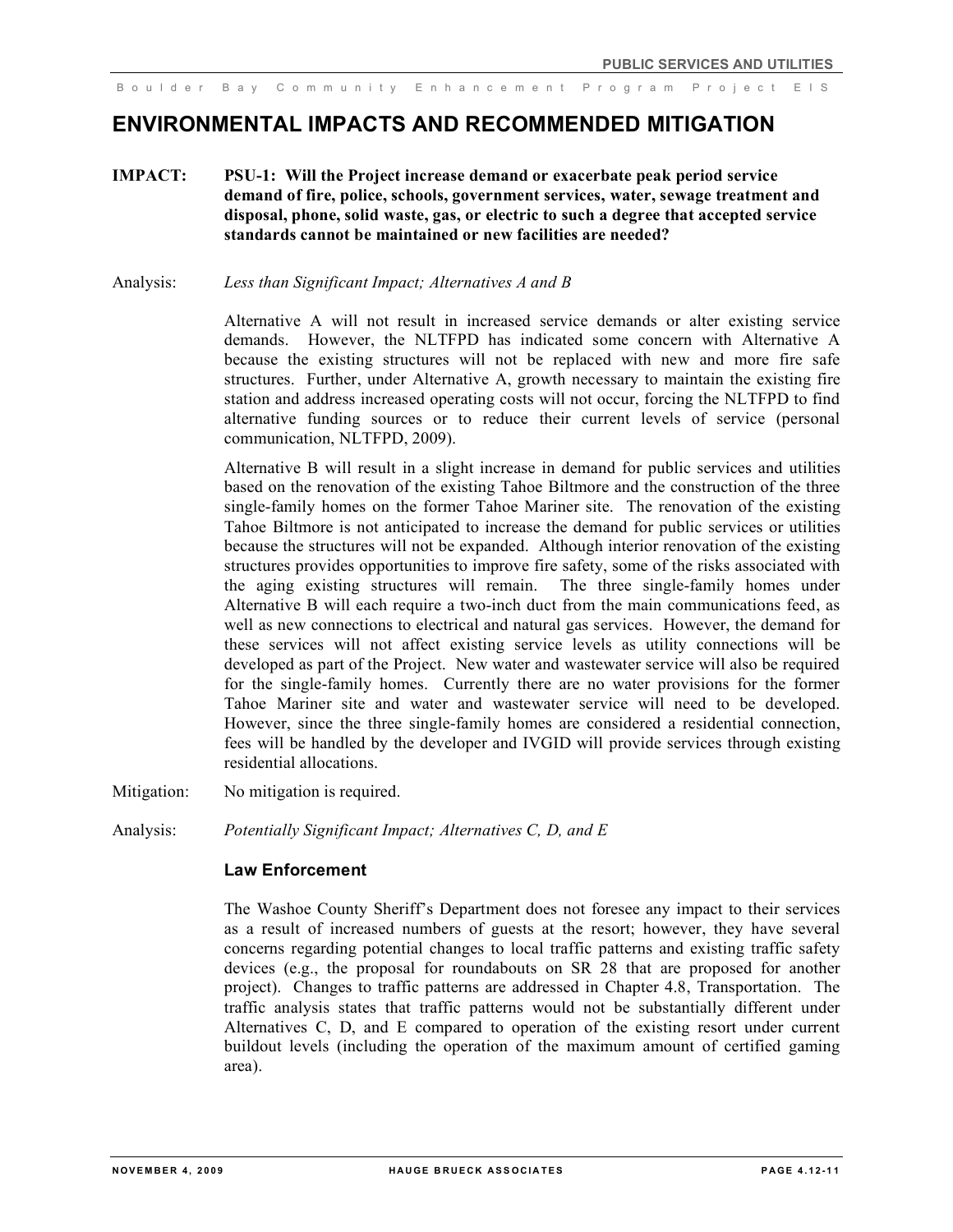Regarding changes to roadways or traffic safety devices, the Project will not reduce lane size on SR 28 or Stateline Road and will not make changes to the existing pedestrian crosswalk or signal located on SR 28. The Project will increase the overall roadway capacity of SR 28 through Crystal Bay by enlarging the width of the roadway from 36 feet to 45 feet through the provision of a center left-turn lane adjacent to the northern portion of the project site and through the addition of two 5-foot wide AASHTO bike lanes. Other proposed improvements within the SR 28 right of way include snow storage areas to reduce existing encroachment on SR 28 from snow storage during the winter, and the elimination of a minimum of one existing curb cut on SR 28 (Alternative C will eliminate two existing curb cuts). Alternatives C and D propose bike and transit improvements within the SR 28 right of way, but do not include a proposal for a roundabout within the SR 28 right of way. Alternatives C and D propose a roundabout at the intersection of Boulder Way and Stateline Road. Alternatives C and D will also extend the two-way left hand turn lanes the entire length of Crystal Bay, further improving circulation and traffic movement.

The Sheriff's Department requested better coordination for large events at Boulder Bay through the use of increased onsite security staff during special events and betteradvanced coordination/notification with the Sheriff's Department. The Project description does not specify whether onsite security will be provided during special events. Therefore, this impact is potentially significant.

### **Fire Suppression**

The Fire District has reviewed the proposed roadway re-alignments and internal circulation associated with the proposed Boulder Bay Washoe County right-of-way abandonment and has determined that they are acceptable (personal communication, NLTFPD, 2009). A January 29, 2008 letter from the NLTFPD to the Washoe County Department of Community Development states that "the abandonment and realignment of public streets…are acceptable." The letter further states, "The increased slope of the proposed alignment of Lakeview Avenue is acceptable due to the south facing slope of the roadway" (personal communication, NLTFPD, 2008). The Fire District stated that the Project will not adversely impact their facilities, staffing levels or response times (personal communication, NLTFPD, 2009 ). The existing ladder truck and other existing response vehicles are sufficient to serve the proposed structures.

Standard building permit requirements will be enforced at the time that the final project design plans are reviewed and approved. Because the Project includes taller than average buildings, additional measures may be required during the permit review process to protect future building occupants in the case of fire. These measures will be included by the Fire District during their review of the design review package.

Alternative E includes some additional fire safety risk with the continued use of the existing aging main building; however, interior renovations may improve fire safety devices and access and the new structures would be constructed in accordance with current fire safety standards.

#### **Water and Wastewater**

Due to IVGID's 1997 requirement that new commercial developments obtain and dedicate new or additional water rights to meet projected project demand, all developments must purchase and dedicate existing water rights to IVGID prior to construction to demonstrate that they will have water available to serve their project.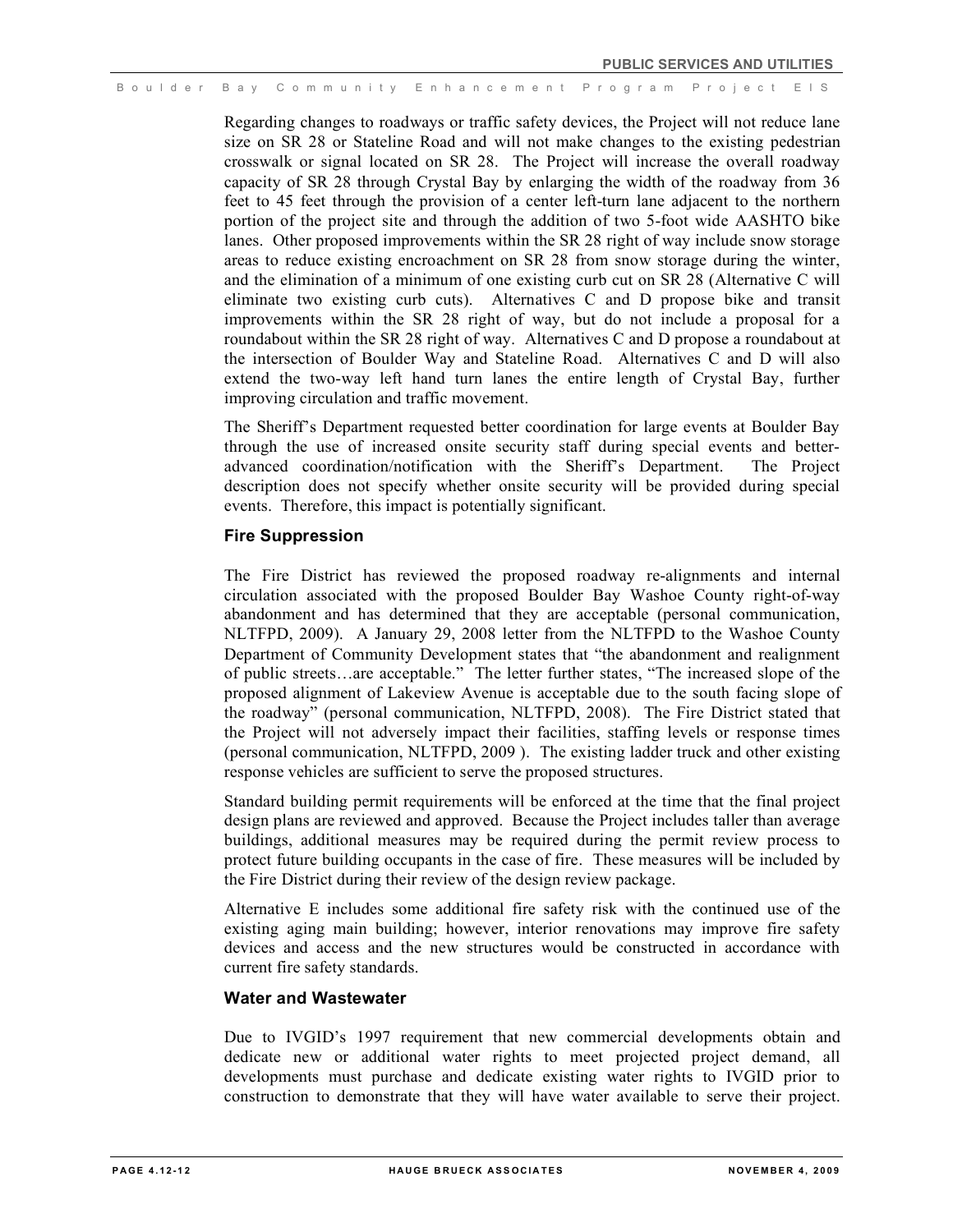Since water allotments are highly regulated in Nevada, new projects will not threaten service levels for other customers. According to IVGID, there is no requirement to review the project under the TROA regulations because of IVGID's requirement that development purchase existing water rights (personal communication, IVGID, 2009). However, average water consumption estimates for Alternative C demonstrate a need for 18,230,147 gallons of water per year (approximately 56 acre-feet). If the water rights purchased for Boulder Bay are considered new use, the 56 acre-feet would be counted against Nevada's Tahoe Basin cap (11,000 acre-feet/year) under TROA.

The majority (75%) of the estimated water demand will be used in resort guest rooms and affordable units, followed by irrigation (9%) and the pools/spa (7%). The casino, public restrooms, restaurants, and water features will consume 1-3%. An estimated 20,350,660 gallons per year or 62 acre-feet annually will be required under Alternative D. Approximately 79% will be used for guest accommodations and affordable units, 8% by irrigation, and 6% by the pool/spa. The remaining 7% will be used by the restaurant, casino/public restrooms, and water features. Water usage under Alternative E is estimated to be 13,782,126 gallons per year or 42 acre-feet annually. Approximately 69% will be used in room fixtures, 12% for irrigation, 10% for the pools/spa, 5% by the casino/public restrooms, and the remaining 4% for water features and restaurants.

Boulder Bay has identified and is able to secure 75 to 100 acre-feet of available water rights for purchase from a private land holder. A commitment letter is on file with the TRPA showing an adequate amount is available for acquisition. If a project is approved by TRPA, water need calculations will be finalized based on the approved project design and the water rights will be purchased and dedicated to IVGID in an amount appropriate for the final approved project design.

According to IVGID (personal communication, 2009), there is sufficient capacity at the wastewater treatment facility in Incline Village to serve this Project. The Project is responsible for wastewater facility improvements on site and project engineers are currently working with IVGID to review preliminary plans. These onsite wastewater plans will be finalized by IVGID prior to construction.

#### **Stormwater**

Alternative E will not alter the existing offsite stormwater system and is not anticipated to exceed current offsite stormwater capacities because it will include reduced land coverage and onsite retention within the landscaping design.

Under Alternatives C and D, Boulder Bay has applied for and received a conditional abandonment of right of way from the Washoe County Department of Public Works. Boulder Bay will construct drainage and water quality facilities, as well as erosion control measures, as part of the Project. As discussed in the Project Description, proposed stormwater management consists of collection systems, catch basins, drop inlets, pre-treatment vaults, underground infiltration vaults and underground piping to intercept all runoff generated in the project area. As required by TRPA, runoff from the 20-year, one-hour storm event will be treated on-site, and runoff up to the 50-year, sixhour storm event will be treated by the water quality improvement project proposed for the California Stateline Road parcel (see discussion in Chapter 4.3 Hydrology) and to treatment facilities located on a portion of the Crystal Bay Motel parcel.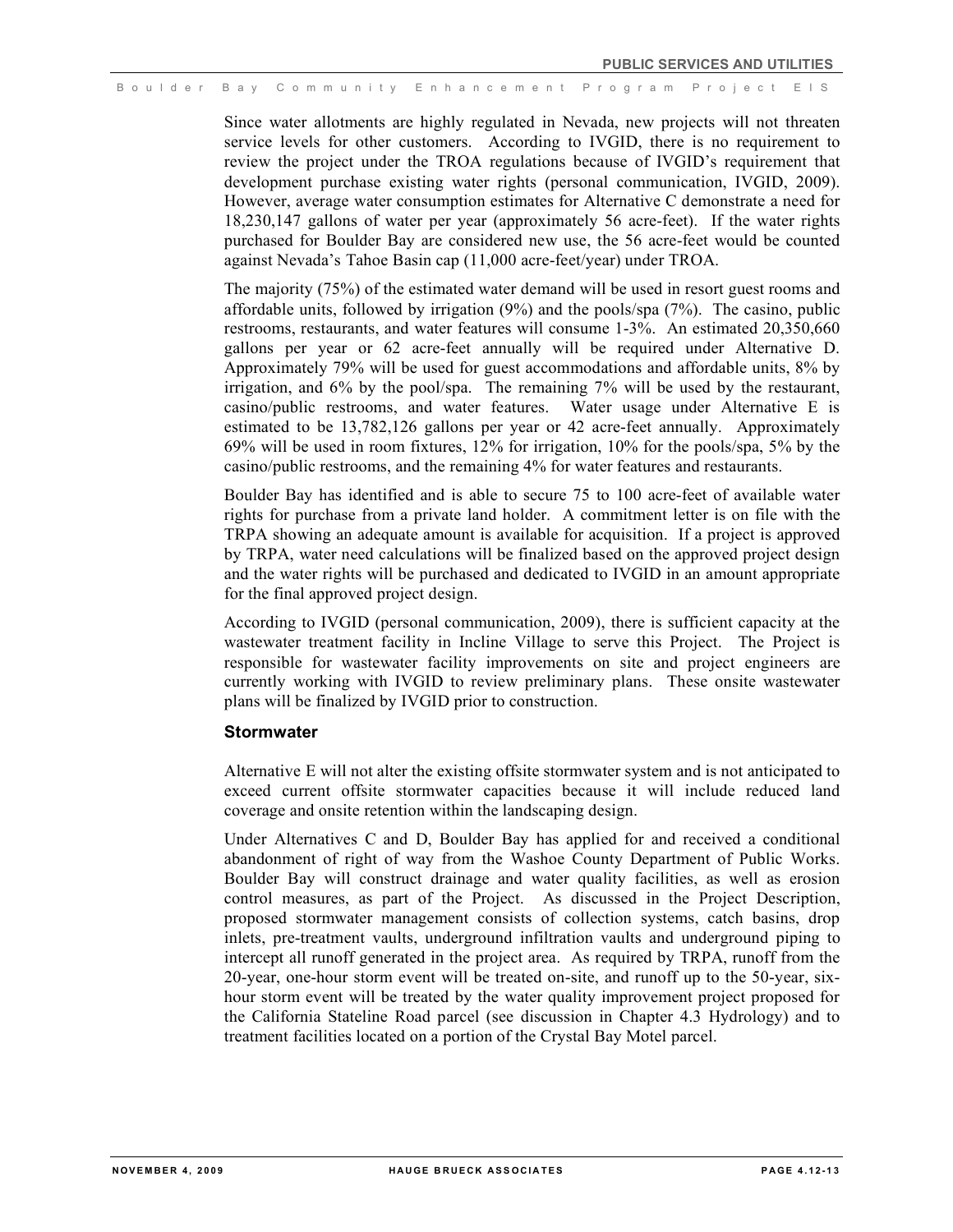### **Electricity**

Alternatives C and D will include energy conservation measures as part of LEED certification process. Under these alternatives the Project will seek to decrease energy use by more than 50% per guest and will include solar design to augment electrical demand and water heating. In addition, the buildings will include high efficiency insulation, windows, appliances and building materials. Boulder Bay hired ARUP North America Ltd to prepare a comparison of energy use between the existing Boulder Bay owned and purchased residential structures (e.g., Tahoe Biltmore, Crystal Bay Motel and other purchased TAUs) and the structures proposed to be constructed for the resort. The analysis, prepared for Alternative D, concluded that the resort would result in a 38% reduction in overall energy use (45% gas reduction and 30% electricity reduction) despite the increase in units and square footage (ARUP, 2009). The energy consumption comparison between existing and proposed residential units shows an overall 55% energy reduction with a 50% reduction in electricity use per unit and a 60% reduction in gas use per unit (ARUP, 2009).

NV Energy foresees no problems in serving the site (personal communication, Tim Hutton, 2009). The existing primary line within the Reservoir Road right of way will be relocated under Alternatives C and D.

#### **Natural Gas**

Underground gas service will need to be expanded/extended within the project area, including the former Tahoe Mariner site. The main and service main will need to be extended to serve each of the proposed structures. Southwest Gas has indicated there is sufficient capacity to serve the site and maintain existing service standards (personal communication, Southwest Gas, 2009).

# **Solid Waste**

Solid waste generation will increase under Alternatives C, D, and E, and to a lesser extent for the gaming expansion and construction of three single-family homes under Alternative B. Waste Management operates at 40 to 45 percent of capacity in this area and foresees no issues in providing services to either Boulder Bay alternative (personal communication, Waste Management, March 17 and 18, 2009). Tahoe Truckee Sierra Disposal Company has stated that the Project will not affect their collection operations and there is sufficient capacity to handle increased solid waste production (personal communication, Tahoe Truckee Sierra Disposal Company, April 3, 2009).

### **Communications**

Onsite communications facilities will need to be expanded/extended to serve the proposed buildings (AT&T, March 19, 2009). The Project will place these lines underground and will coordinate with AT&T in regard to expanding the new lines. A new route will run along Stateline Road and Lake View Avenue, outlining the portions of the project area where structures will be located. This line will also run along SR 28 to Reservoir Drive. Boulder Bay and AT&T will then distribute the cable from the main feed line throughout the project area. Commercial buildings to be directly served by AT&T require a 4-inch duct to each site from the point of feed. Single-family residences (Alternatives B and E) require a 2-inch duct to each home from the point of feed. With this improvement included in project construction, there will be no issues for AT&T to provide adequate service to the project area.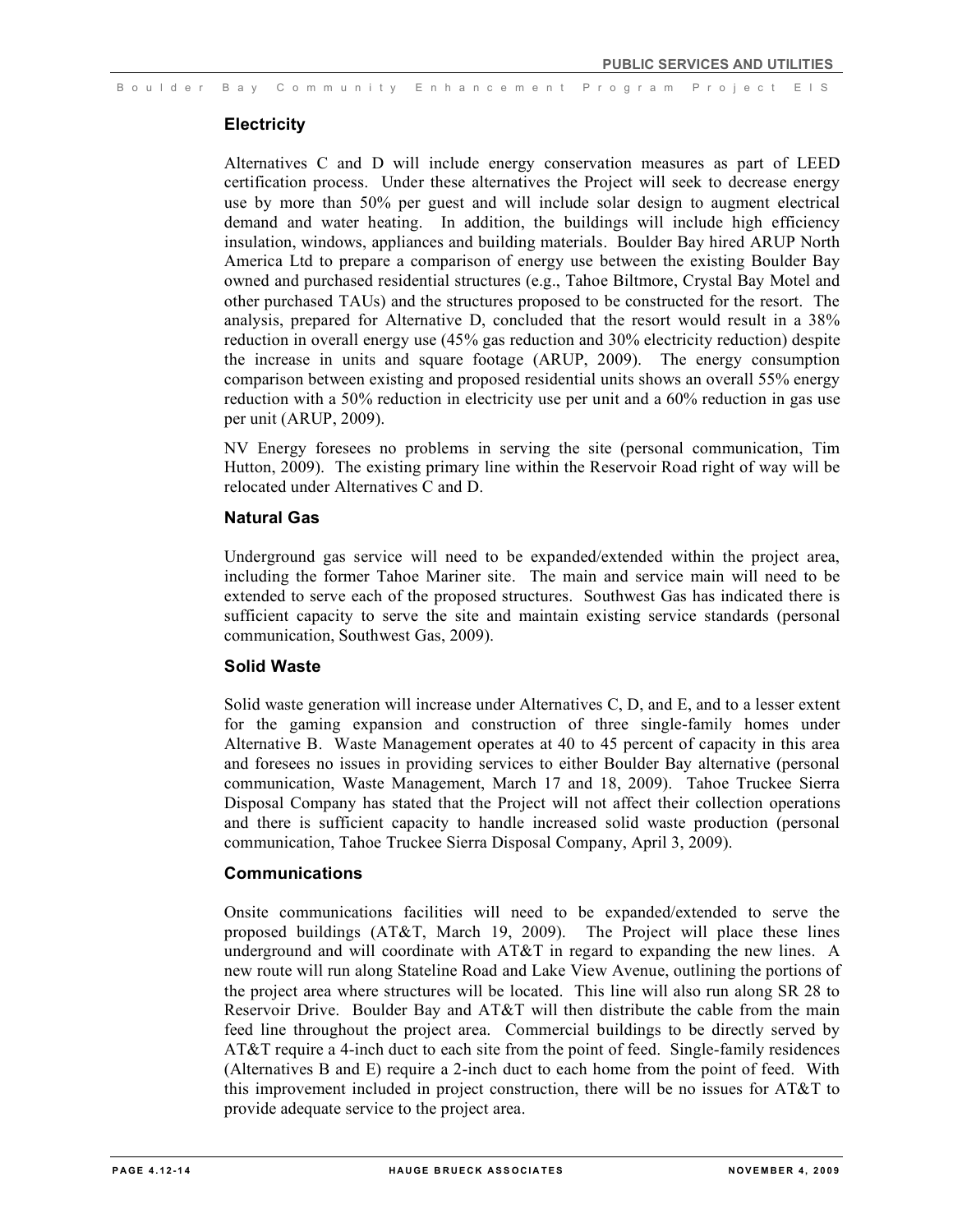### **Schools**

The Washoe County School District calculates potential students by counting the number of students in each grade range living in residences constructed in the last five years, divided by the total number of new residences constructed during that period (personal communication, Washoe County School District, 2009). The District currently uses a factor of 0.18 for single-family units and 0.05 for condo/townhome units to calculate the number of school-aged children. The potential number of K-12 students is as shown in Table 4.12-4.

# **Table 4.12-4**

| <b>Alternative</b> | <b>Residential Units</b>    | <b>Factor</b> | <b>Total New Students</b> |  |
|--------------------|-----------------------------|---------------|---------------------------|--|
| A                  | O                           |               | 0                         |  |
| B                  | 3 single family units       | 0.18          |                           |  |
| C                  | 14 affordable housing units | 0.05          | 4                         |  |
|                    | 59 whole ownership condos   | 0.05          |                           |  |
| D                  | 9 affordable housing units  | 0.05          | ↑                         |  |
|                    | 21 whole ownership condos   | 0.05          |                           |  |
| E                  | 3 single family units       | 0.18          | 3                         |  |
|                    | 33 whole ownership condos   | 0.05          |                           |  |
| Source: HBA, 2009  |                             |               |                           |  |

### Potential School Enrollment - Boulder Bay

School enrollment is currently declining. The Incline Schools Reflective Task Force Committee is currently looking into reasons for the decline and is proactively seeking to increase enrollment. The decline may be a result of the economic decline in the area where many homes are currently vacant or used seasonally. Currently there is sufficient capacity to accommodate enrollment growth. No new facilities will be needed and the Project will not strain school resources.

### Mitigation: **PSU-1A: Special Event Security Coordination and Notification**

The project proponent shall ensure adequate security staffing is provided during special events at the resort. In addition, resort staff shall notify the Washoe County Sheriff's Office one week in advance of special events so that adequate law enforcement staff may be available during those events.

### **PSU-1B: Water Rights Dedication**

The project proponent shall obtain water rights in an amount adequate to fully serve the needs of the approved Project following finalization of the approved project design by TRPA and Washoe County. These water rights shall be dedicated to IVGID prior to commencement of construction.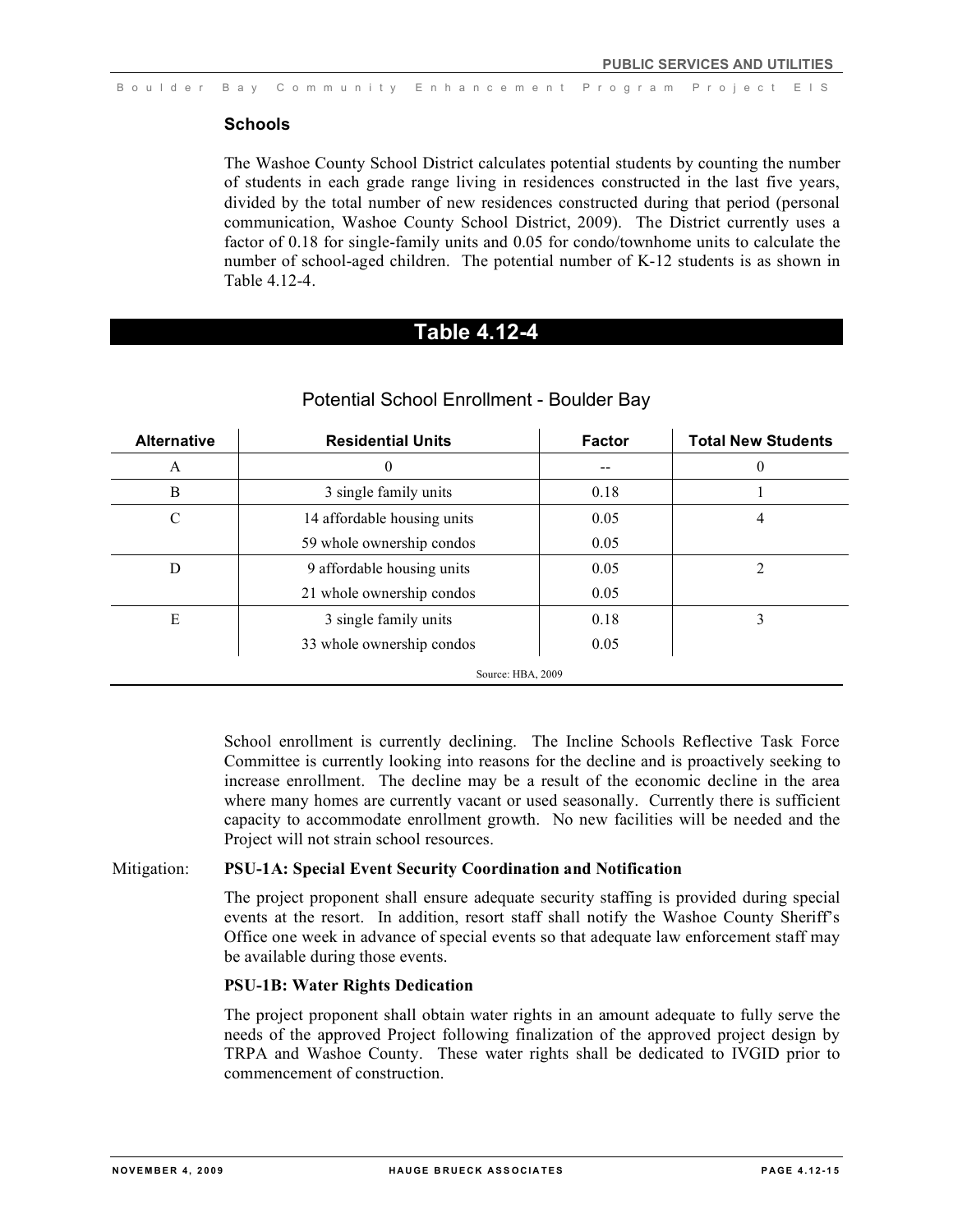### **PSU-1C: Utility Service Coordination**

The project proponent shall coordinate with each utility provider prior to construction regarding the exact location of each underground utility line known to occur on the site. These underground lines shall be shown on project construction specifications within the civil engineering plans. The proponent shall also work with service providers to determine where the new lines will be located and will consolidate utility lines within shared easements as feasible to reduce the number of underground utility trenches on the site. In addition, the construction contractors shall contact Underground Service Alert (USA 811/1-800-227-2600) to ensure buried lines are properly marked and located.

### **PSU-1D: Safety Planning**

The project proponent shall work with the Washoe County Sheriff's Office and the North Lake Tahoe Fire Protection District during final project design to ensure that structures contain safety and fire suppression features located and installed appropriately in all project structures. This includes appropriate placement of overhead sprinklers, smoke detectors, fire extinguishers, emergency alarms, and other safety features. Structures shall include safety devices required by these agencies and shall show their design and location on site plans. A copy of the final plan shall be submitted to the Sheriff's Office and the Fire Protection District for response purposes.

# After

### Mitigation: *Less than Significant; Alternatives C, D, and E*

Implementation of mitigation measures PSU 1A to 1D will reduce potential impacts to service and utility providers to a less than significant level.

# **IMPACT: PSU-2: Does the Project have the potential to damage existing underground utility lines?**

### Analysis: *Less than Significant Impact; Alternatives A and B*

Alternatives A and B will not result in any structural changes other than interior remodeling and refurbishing. No new structures, traffic circulation patterns or other ground-disturbing activities will occur within the Tahoe Biltmore property. The three single-family homes to be constructed on the former Tahoe Mariner site under Alternative B will result in ground-disturbance; however, there are no existing underground utilities in service on this portion of the project area. Therefore, this impact is considered to be less than significant.

Analysis: *Potentially Significant Impact; Alternatives C, D, and E*

# **Water and Wastewater**

Existing water and wastewater facilities are located on site to serve the Tahoe Biltmore Lodge and Casino. Redevelopment of the site, particularly excavation activities and changes to roadway alignments have the potential to damage existing underground utility lines serving both onsite and offsite land uses. Although damage to lines serving solely the site will have little affect on the surrounding land uses, damage to water and wastewater main lines could also impact adjacent land uses and the environment. The project proponent has made attempts to identify existing underground utilities for their engineering plans; however, any excavation includes the risk of damaging existing underground utilities.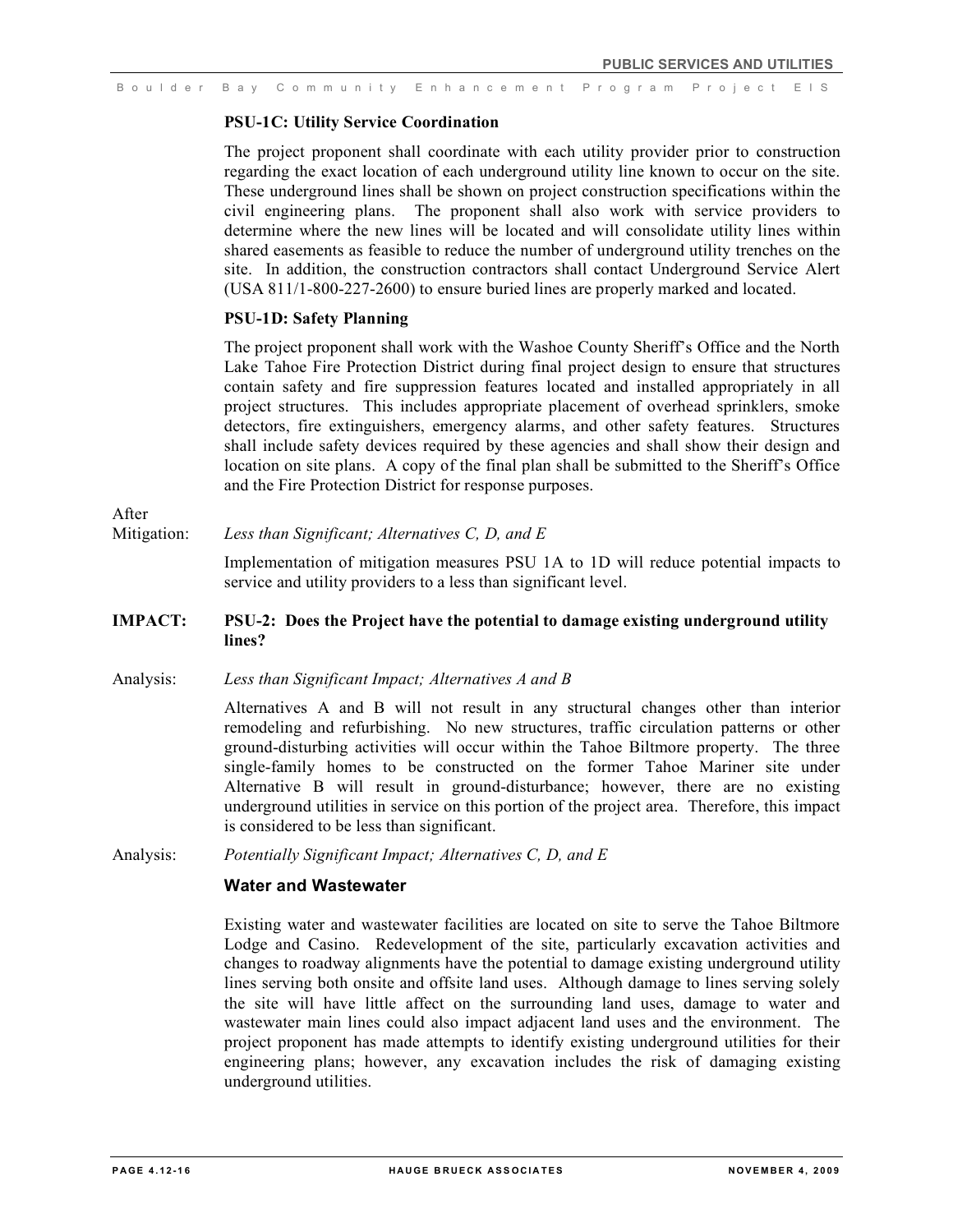### **Electricity**

There is an existing primary electrical line under Reservoir Road, that will need to be avoided and/or moved under Alternatives C and D. Since this roadway will remain intact for Alternative E, there will be little potential to damage the electrical utility under Alternative E.

# **Natural Gas**

Underground gas lines are located on site and will need to be avoided or relocated prior to construction. New structures will be added and the site topography will be substantially changed under Alternatives C, D and E; therefore, the entire gas line system will need to be extended and/or relocated to serve the new structures.

### **Communications**

As stated above, there are a number of underground cable and conduit lines on the project area, particularly under Reservoir Drive and Wassou Road. These lines will need to be marked and avoided or relocated prior to construction. Undergrounding the existing above ground utilities has the potential to impact existing utilities that are located below ground.

### Mitigation: **PSU-1C: Utility Service Coordination**

Implement mitigation measure PSU-1C described above under Impact PSU-1.

After

Mitigation: *Less than Significant; Alternatives C, D, and E*

Implementation of mitigation measures PSU 1C will reduce potential impacts to service and utility providers to a less than significant level.

# **IMPACT: PSU-3: Will Project construction interfere with law enforcement and fire protection services?**

Analysis: *Less than Significant Impact; Alternatives A and B*

Alternatives A and B will result in interior remodeling and will not include large-scale construction activities or equipment. The potential to interfere with law enforcement and fire protection services during construction is very low.

Mitigation: No mitigation is needed.

Analysis: *Potentially Significant Impact; Alternatives C, D, and E*

Construction may temporarily increase the demand for emergency services due to the types of activities occurring on site (demolition, excavation, construction). During construction, the project area will be more susceptible to trespass-related crime during periods of inactivity. Likewise, operation of equipment during construction has the potential to require emergency medical and fire suppression services. However, construction within the project area will not likely interfere with the ability of law enforcement and fire protection agencies to serve the adjacent community.

Construction within the SR 28 right of way under Alternatives C and D may result in increased temporary traffic delays and partial roadway closures to complete SR 28 roadway improvements including the extension of the two-way left hand turn lane and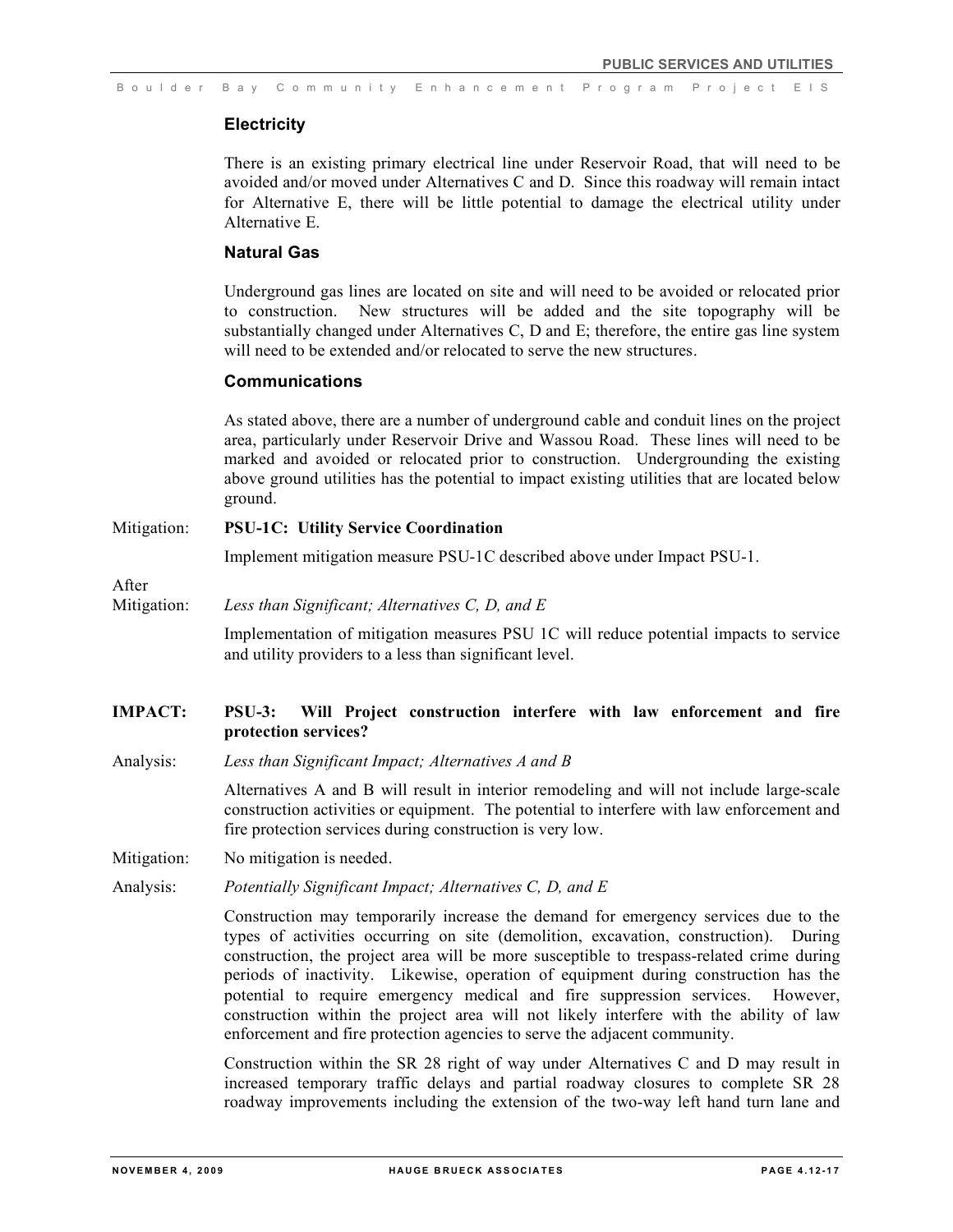the bike lane improvements, which may affect emergency response times. Proposed improvements to SR 28 will ultimately improve response times by improving the flow of traffic in this area; however, a temporary impact may occur during construction.

### Mitigation: **PSU-3A: Construction Fire Prevention and Safety Requirements**

In contracting project construction work, Boulder Bay shall include safety requirements and standards in accordance with federal, State, and local laws. Contractors working on the Project will be required to follow safety standards in accordance with Occupational Safety Hazard Administration (OSHA). In addition, the construction contract shall require the site to be secure at all times to reduce the risk of public access to hazardous site conditions and construction equipment. All active construction areas shall be equipped with the appropriate safety and fire suppression equipment.

# **PSU-3B: Construction Schedule Coordination and Notification**

Boulder Bay shall coordinate construction activities within SR 28 to avoid peak traffic periods. They shall also notify the Sheriff's Office and Fire District of the weekly construction schedule within the SR 28 right of way.

After

Mitigation: *Less than Significant Impact; Alternatives C, D and E*

Implementation of mitigation measures PSU 3A and 3B will reduce potential impacts to law enforcement and other emergency response providers to a less than significant level.

# **CUMULATIVE IMPACTS AND MITIGATION MEASURES**

# **IMPACT: PSU-C1: Will the Project have significant cumulative impacts to public service and utility resources?**

#### Analysis: *Less than Significant Impact; Alternatives A and B*

Alternatives A and B will not result in increased demand for utilities other than the three single-family homes under Alternative B, which will result in the need for public utility connections. However, under Alternatives A and B, the lack of development and revitalization in the area will continue to threaten the service capabilities of service providers such as the school and fire districts who rely on such growth and activity to maintain funding, and ultimately staffing and service levels. Although other cumulative projects in the surrounding area may contribute to economic growth in the Crystal Bay/Incline Village area, the benefits from redevelopment of the existing Tahoe Biltmore site will not occur under Alternatives A or B. However, because Alternatives A and B will not adversely impact public service or utility providers, this impact is considered to be less than significant.

Mitigation: No mitigation is required.

Analysis: *Potentially Significant Impact; Alternatives C, D, and E*

Utility and public service providers have indicated that the Project will not result in a cumulative adverse impact. Electrical, gas, and solid waste providers have capacity to serve projects in the area.

The NLTFPD has stated that growth in the area is needed to maintain existing service and staffing levels. Therefore, this Project and other proposed projects in the area will result in a positive impact for the fire district. In addition, roadway improvements proposed by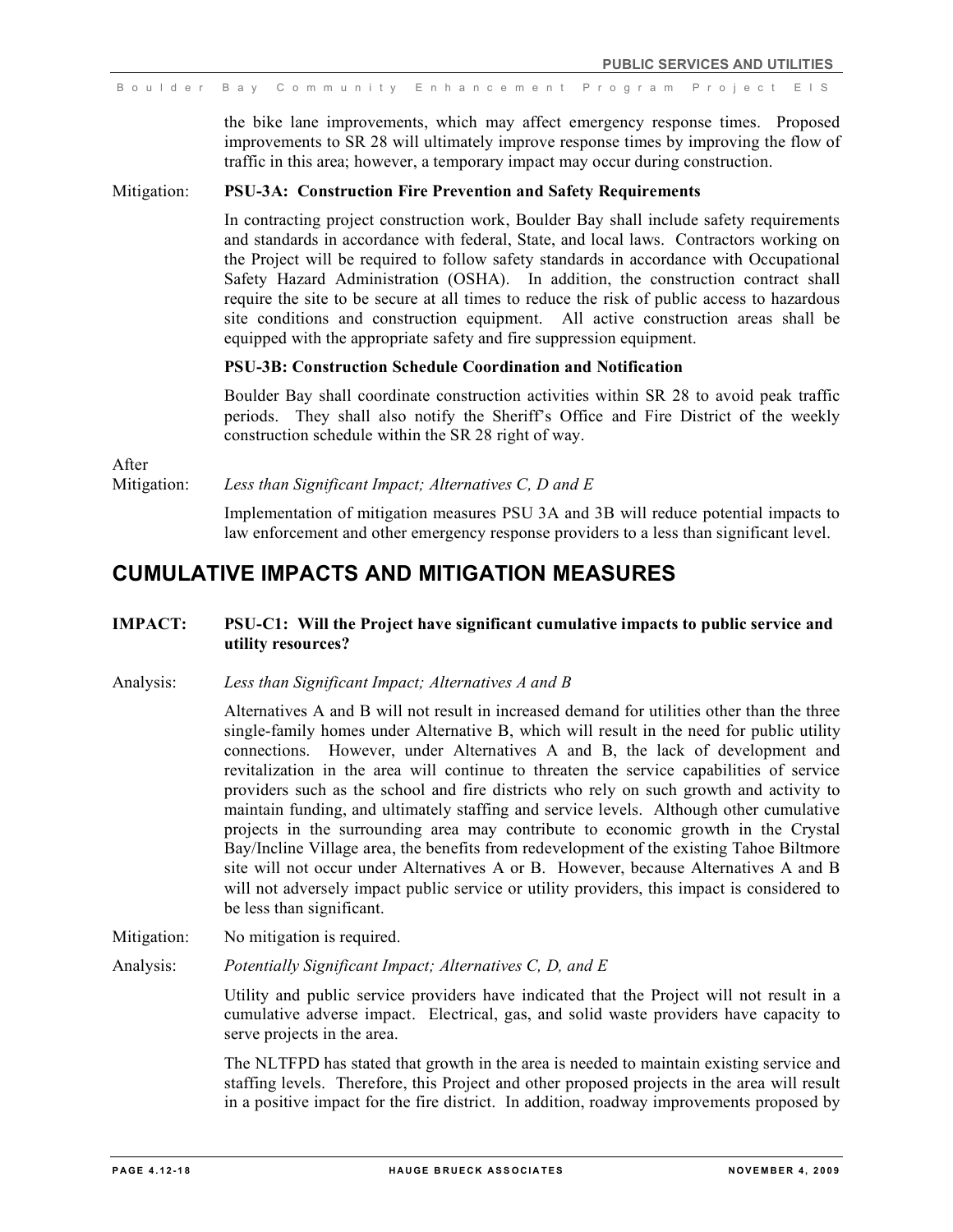this project increase the ability of emergency responders to quickly access the site during fire or medical emergencies. The potential overall reduction in traffic volumes along SR 28, documented in Chapter 4.8 Transportation, would slightly improve overall response times compared with optimum use of the existing Tahoe Biltmore and Crystal Bay Motel facilities. In addition, the first response to events in the Crystal Bay neighborhood north and west of SR 28 is from Station 12 of the North Lake Tahoe Fire Protection District, located on Cal Neva Drive just south of the Crystal Bay Club. At present, Peter Mulvihill, PE, Assistant Fire Marshal, indicates that District drivers sometimes use Cal Neva Drive and Reservoir Drive to access the areas north and west of SR 28 because delays are caused by the poor existing alignment along Stateline Road north of SR 28. With the improvements to Stateline Road and its realignment directly into Lakeview Avenue as part of the proposed project, the Fire Marshal has indicated that first responders will instead use Stateline Road, which he estimates will generally reduce response times to residential neighborhoods north of the project area.

Since water service is highly monitored by IVGID and each site is contracted a limited water supply, the impacts of water usage is controlled by each water purveyors contract with the landowners. In addition, IVGID does not serve all the projects in North Lake Tahoe and is limited to the Incline Village and Crystal Bay areas. Further, IVGID requires all commercial developments to obtain additional water rights and dedicate those rights to IVGID prior to distribution. Therefore, other Nevada projects in the area will also be required to acquire rights and will be responsible for costs associated with new infrastructure to serve their site, notably pipelines and connections. These cumulative project's may also count toward Nevada's cap under TROA of 11,000 acre-feet/year if the use is considered to be new, and would result in a significant impact if they result in exceedance of the TROA cap. However, it will be the responsibility of each project to secure adequate rights from the private market prior to final permitting and to provide appropriate infrastructure as part of their construction.

IVGID has indicated that there is sufficient wastewater treatment capacity to serve currently proposed projects in their service area if they provide adequate infrastructure within their development. The treatment plant is able to accommodate the proposed projects; however expansion of currently proposed projects or the addition of future projects may result in a cumulative impact (personal communication, IVGID, 2009).

The Washoe County Sheriff's Department has indicated that roadway lane reductions and the use of roundabouts on major roadways in new developments, such as the King's Beach Core Improvement Project, can interfere with and inhibit emergency evacuation of the area (personal communication, Washoe County Sheriff's Department, 2009). Although other projects in the surrounding area have proposed such features, which may affect the general evacuation timing for the area as a whole, this Project does not propose such circulation features on SR 28, and will be improving the capacity and throughput potential of SR 28 through Crystal Bay by increasing the overall width of the roadway, adding a center left-turn lane and adding two 5-foot wide AASHTO bike lanes. This Project will contribute to increased population on the site, which will therefore increase the number of people who will need to evacuate during an emergency. This Project, in conjunction with other projects, will affect the ability of the Sheriff's Department to evacuate the area in a safe and timely manner. Therefore, this cumulative impact is considered to be potentially significant.

AT&T provides communications services, and their ability to serve the area is limited only by the location and sizing of their cable and conduit. New projects will be required to fund connections and expansion of lines to each site. Although this Project will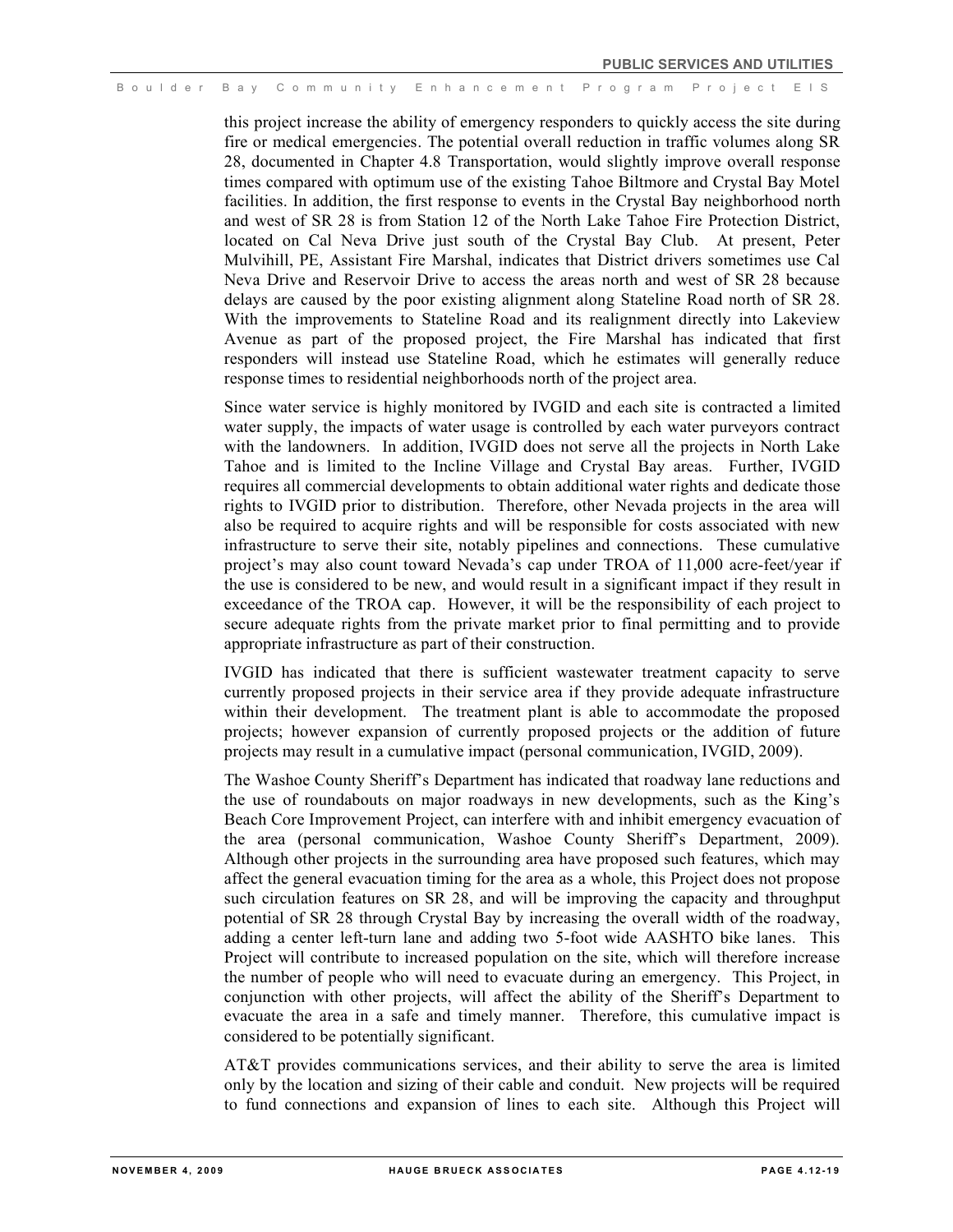increase demand for such services, it will also contribute individually to expanding the service lines for the entire community and will not result in a cumulative impact to communications service.

The cumulative impact to schools is limited to projects within the service boundary for the Incline Village schools. With enrollment decreasing, these schools are actively researching how to increase and maintain enrollment levels and are in the process of consolidating facilities. One factor recognized by the Incline Schools Reflective Task Force is that little growth is occurring in the area to increase enrollment. This Project, along with other proposed for the district boundary will help to achieve the goal of increasing enrollment and will result in a beneficial impact.

### Mitigation: **PSU-C1: Emergency Shelter/Staging Area Designation**

To reduce cumulative impacts of increased population levels, combined with reduced evacuation abilities, the Project proponent shall work with the Washoe County Emergency Management Center (EMC) to designate the project area as a shelter site or emergency staging area. The Project proponent shall work with the EMC to develop emergency plans and an operations protocol that will enable the resort to assist the community in emergency situations and reduce the traffic volumes on state highways during emergency evacuation events. A copy of the project layout shall be provided to emergency services (sheriff, fire) to more efficiently respond according to the negotiated agreement with EMC.

After

Mitigation: *Less than Significant Impact; Alternatives C, D and E*

Implementation of mitigation measure PSU-C1 will reduce the potential impact to a less than significant level.

# **REFERENCES**

ARUP. 2009. Boulder Bay Resort Integrated Resource Model and Carbon Footprint. July 22, 2009.

Bureau of Reclamation. 2008. Truckee River Operating Agreement.

Citygate Associates, LLC. 2005. Standards of Response Cover Deployment Analysis for the NLTFPD Volume 1: Final SOC Report.

Incline Schools Reflective Task Force Committee. Meeting Minutes. March 12, 2009.

Incline Schools Reflective Task Force Committee. Meeting Minutes. February 26, 2009.

Incline Schools Reflective Task Force Committee. Meeting Minutes. February 12, 2009.

NLTFPD. www.nltfpd.net. Site accessed March 7, 2009.

Washoe County Sheriff's Office. 2006. State of the Sheriff's Office 2006. www.washoesheriff.com/SOSO-2006.pdf.

Washoe County's Sheriff's Office. 2009. www.washoesheriff.com. Site accessed March 11, 2009.